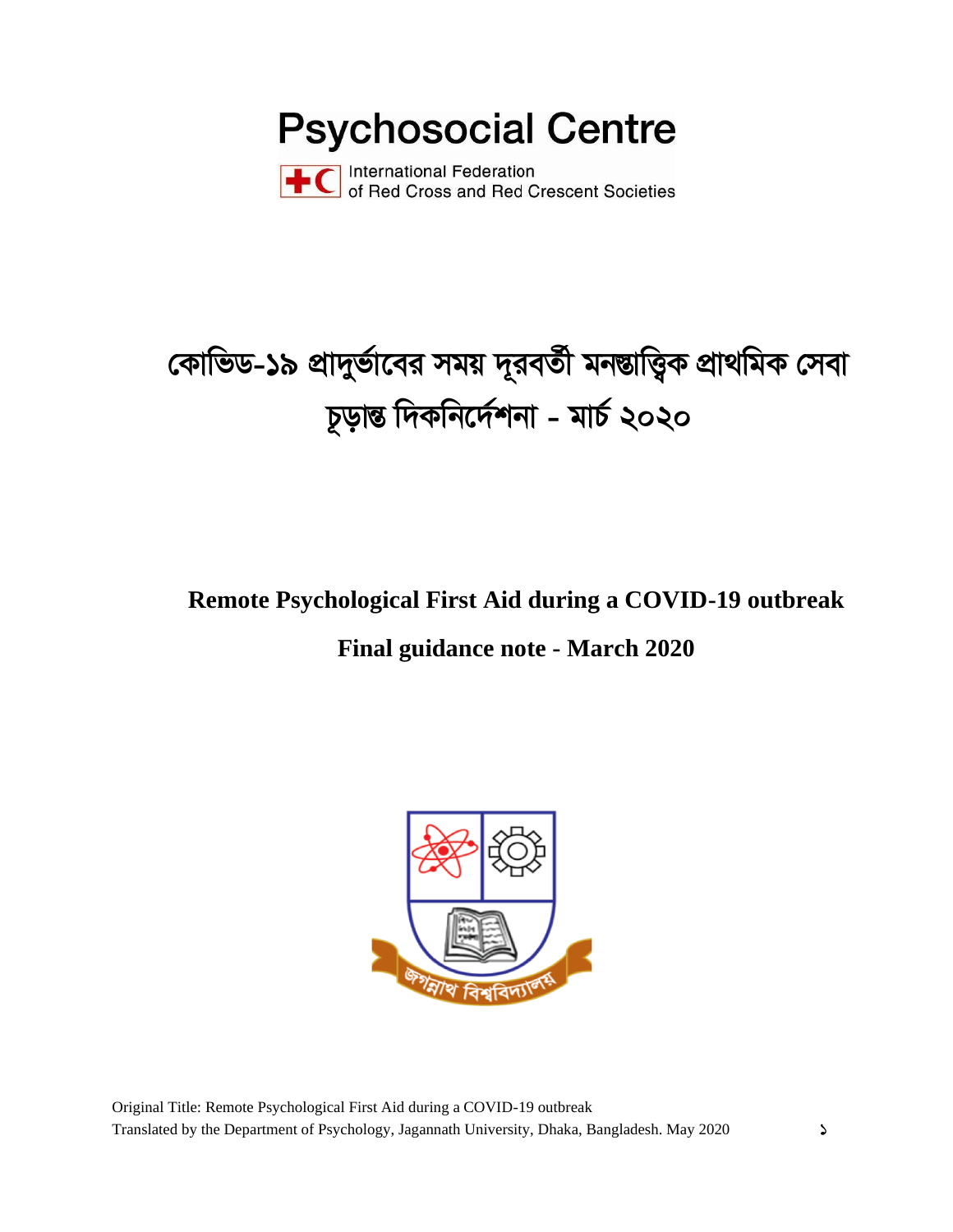# দোভিড-১৯ প্রাদুর্ভাবের সময় দূরবর্তী মনম্ভাত্ত্বিক প্রাথমিক সেবা  $\frac{1}{2}$ ড়ান্ত দিকনির্দেশনা - মার্চ ২০২০

Published by IFRC PS Centre in March 2020 Under the title [Remote PFA during a COVID-19 Outbreak. Final guidance] © IFRC PS Centre

The IFRC PS Centre has granted the translation and publication rights of the Remote PFA for an edition in Bangla to the Department of Psychology, Jagannath University, Dhaka, Bangladesh, which is solely responsible for the quality and appropriateness of the Bangla translation. In the event of any inconsistency between the English and the Bangla editions, the original English edition will be the binding and authentic edition.

কোভিড-১৯ প্রাদুর্ভাবের সময় দূরবর্তী মনম্ভাত্তিক প্রাথমিক সেবাঃ চূড়ান্ত দিকনির্দেশনা - মার্চ ২০২০

 $\odot$  মনোবিজ্ঞান বিভাগ, জগন্নাথ বিশ্ববিদ্যালয়, ঢাকা, বাংলাদেশ

আইএফআরসি পিএস সেন্টার দূরবর্তী পিএফএ ম্যানুয়ালটি বাংলা ভাষায় অনুবাদ ও প্রকাশনার জন্য মনোবিজ্ঞান বিভাগ, জগন্নাথ বিশ্ববিদ্যালয়, ঢাকা, বাংলাদেশকে অনুমতি দিয়েছে, বাংলায় যার মান ও যথার্থতার জন্য এই প্রতিষ্ঠানই দায়ী। ইংরেজি ও বাংলার সংস্করণের মধ্যে কোন ধরনের অসংগতি থাকলে মূল ইংরেজি সংস্করণই হবে বাধ্যতামূলক ও প্রামান্য সংস্করণ।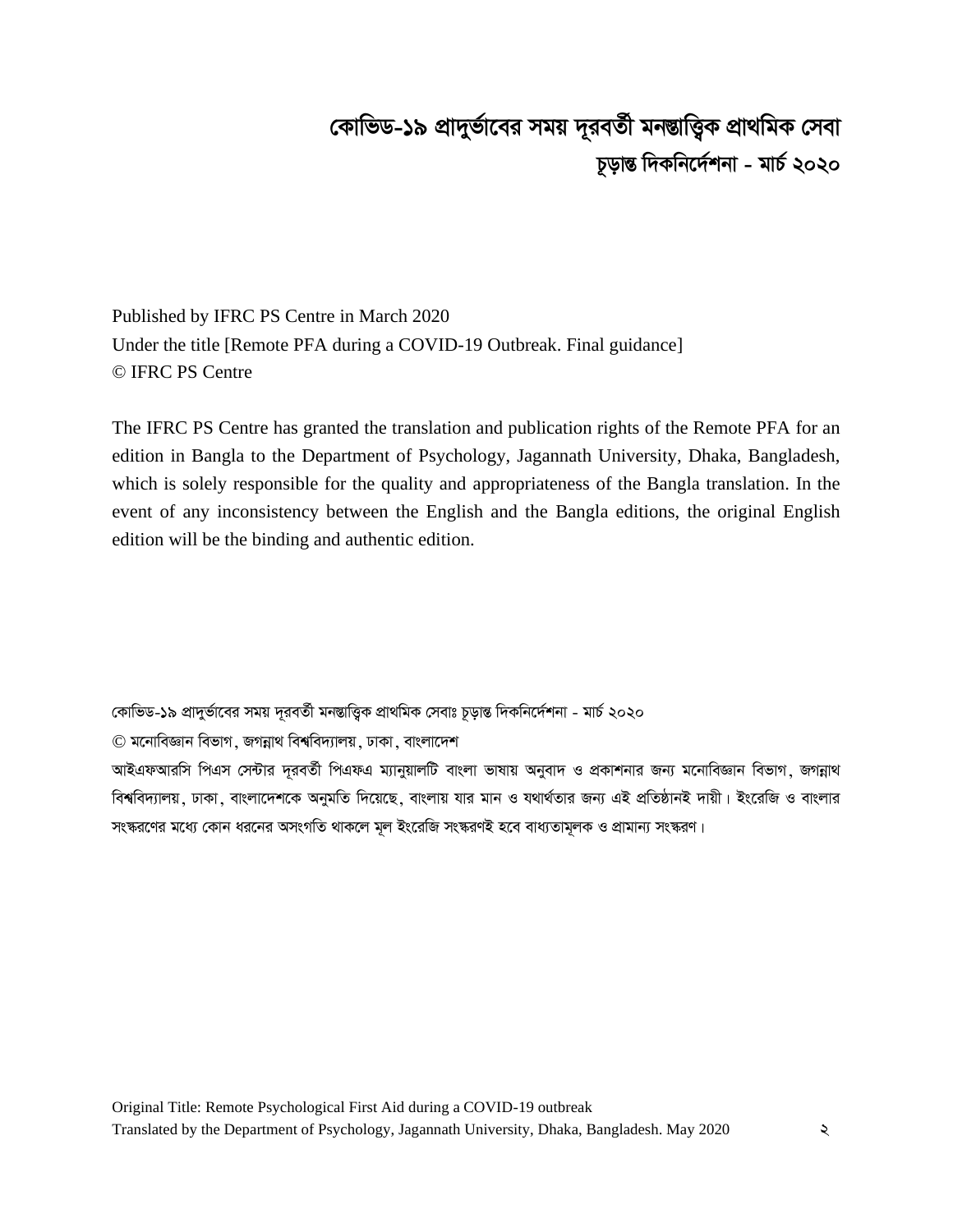## **Translated and Adapted by**

Department of Psychology, Jagannath University, Dhaka-1100, Bangladesh.

#### **Contributor**

Professor Dr. Noor Muhammad, Chairman, Department of Psychology, Jagannath University, Dhaka-1100, Bangladesh. Dr. Fatema-Tu-Zohra Binte Zaman, Associate Professor Dr. Samsad Afrin Himi, Associate Professor Sanjida Khan, Assistant Professor Shamima Akter, Assistant Professor Rahama Rahim, Lecturer Jannatul Ferdous, Lecturer

#### **Acknowledegment**

Mohammad Abdul Awal Miah, Clinical Psychologist & Adjunct Senior Lecturer, Perdana University, Malaysia. Shah Md Ariful Abed, Assistant Professor, Department of Bangla, Jagannath Univeristy, Dhaka-1100, Bangladesh.

## **Ab~w`Z Ges Dc‡hvwMZvq**

মনোবিজ্ঞান বিভাগ, জগন্নাথ বিশ্ববিদ্যালয়, ঢাকা-১১০০, বাংলাদেশ।

#### পৰ্যালোচনাকারী

অধ্যাপক ড. নূর মোহাম্মাদ, সভাপতি, মনোবিজ্ঞান বিভাগ, জগন্নাথ বিশ্ববিদ্যালয়, ঢাকা-১১০০, বাংলাদেশ। ড. ফাতেমা-তু-জোহরা বিনতে জামান, সহযোগী অধ্যাপক ড. সামসাদ আফরিন হিমি, সহযোগী অধ্যাপক সানজিদা খান, সহকারী অধ্যাপক শামীমা আক্তার, সহকারী অধ্যাপক রাহেমা রহিম, প্রভাষক জান্নাতল ফেরদৌস, প্রভাষক

#### কতজ্ঞতা প্ৰকাশ

মোহাম্মদ আব্দল আওয়াল মিয়া , চিকিৎসা মনোবিজ্ঞানী ও অ্যাডজানক্ট সিনিয়র প্রভাষক, পারদানা ইউনিভার্সিটি, মালেশিয়া। <u>শাহ মোঃ আরিফুল আবেদ, সহকারী অধ্যাপক, বাংলা বিভাগ, জগন্নাথ বিশ্ববিদ্যালয়, ঢাকা-১১০০, বাংলাদেশ।</u>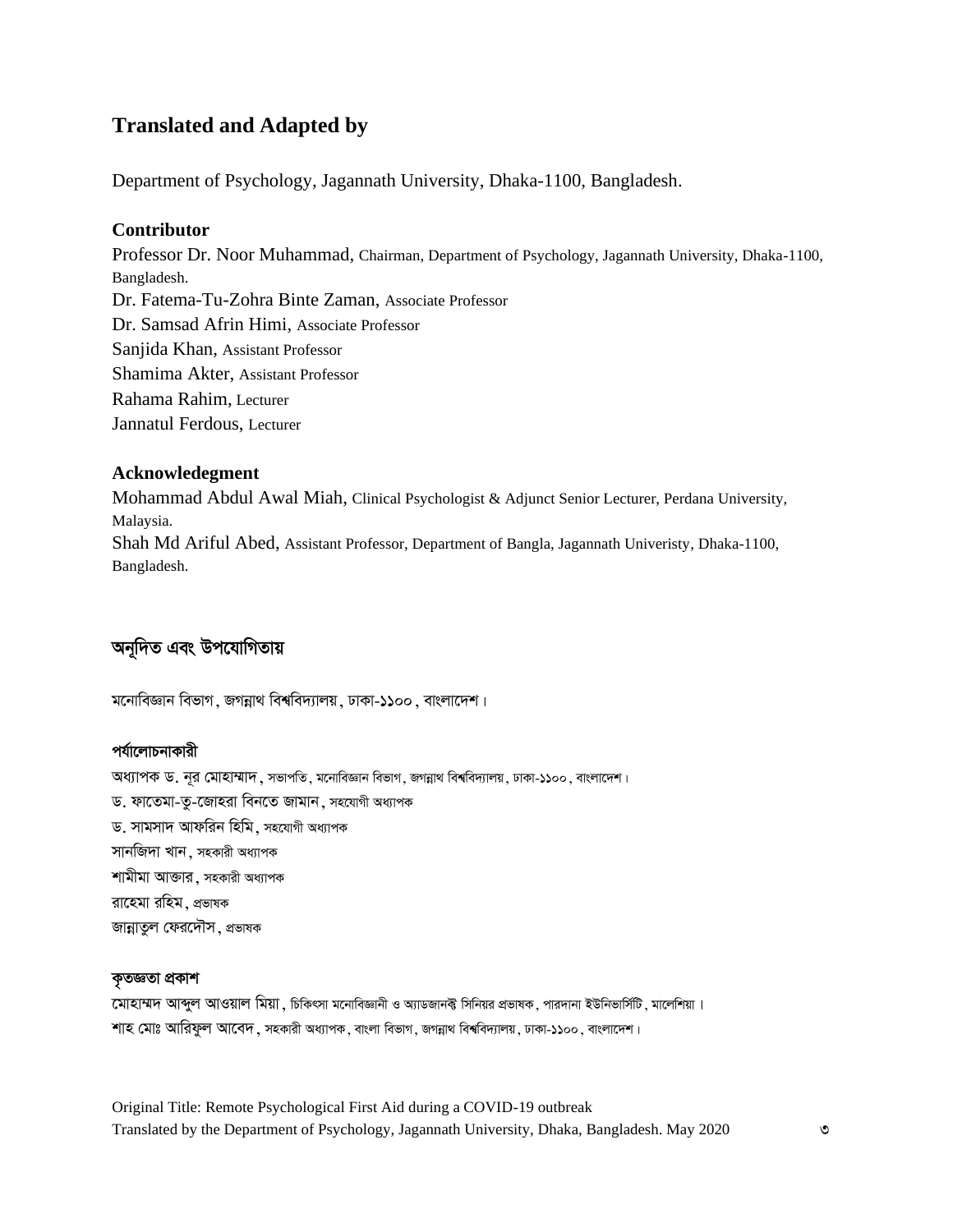# সূচিপত্র

| চাহিদা সমূহের মূল্যায়ন এবং বিবেচ্য বিষয়গুলো পরিকল্পনা করা …………………………………………………………………… ৭                 |
|----------------------------------------------------------------------------------------------------------|
|                                                                                                          |
|                                                                                                          |
|                                                                                                          |
|                                                                                                          |
| বিচ্ছিন্ন বা সঙ্গরোধ অবন্থায় থাকা ব্যক্তির জন্য পরাম <mark>র্শ</mark> ……………………………………………………………………………… ১৩ |
| সংযোগ স্থাপন করা, রেফার করা, এবং কলটি শেষ করা ………………………………………………………………………………………… ১৪                      |
|                                                                                                          |
|                                                                                                          |
| মনম্ভাত্ত্বিক প্রাথমিক সেবা প্রদানকালে করনীয় এবং বর্জনীয় কার্যকলাপ ……………………………………………………………… ১৮         |
|                                                                                                          |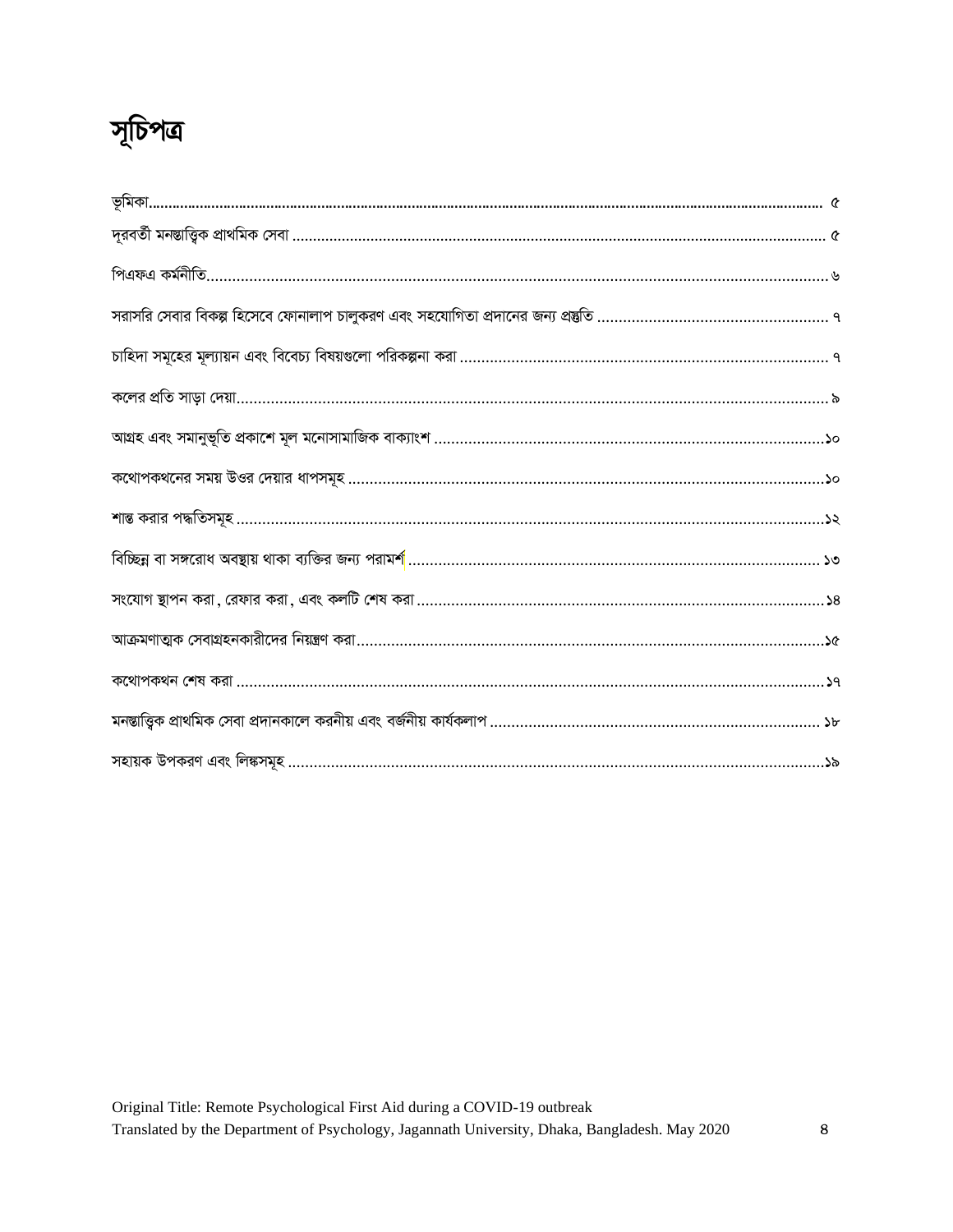## ভূমিকা

কোভিড-১৯ এর প্রাদুর্ভাব বিশ্বব্যাপী সাধারণ মানুষের মাঝে উদ্বেগ এবং অশান্তির সৃষ্টি করেছে। অনেকেই উদ্বিগ্ন ও ভীত হতে পারেন, এবং ভাইরাস দ্বারা বিভিন্নভাবে সরাসরি ক্ষতিগ্রন্থ ব্যক্তিরা আরও বেশি আতঙ্ক, ভয় এবং উদ্বেগের মধ্যে থাকতে পারেন।

মনম্ভাত্তিক প্ৰাথমিক সেবা (সাইকোলজিক্যাল ফাৰ্স্ট এইড বা পিএফএ) এমন একটি পদ্ধতি যা সংকটাবন্থায় আছে এমন মানুষকে সাহায্য করে, যাতে তারা কঠিন অবষ্থায় শান্ত থাকতে পারে এবং চ্যালেঞ্জণ্ডলো ভালভাবে মানিয়ে চলতে পারে। এটি মানুষকে তাদের পরিষ্থিতি পরিচালনা করতে এবং জেনে শুনে সিদ্ধান্ত গ্রহণে সহায়তা করার একটি উপায়। মনস্তাত্ত্বিক প্রাথমিক সেবার ভিত্তি হলো সংকটে থাকা ব্যক্তির যত্ন নেওয়া এবং তাকে সমানুভূতি বা সহমর্মিতা দেখানো। এই সেবার অন্তর্ভূক্ত হল: ব্যক্তির প্রতিক্রিয়াগুলিতে মনোযোগ দেওয়া , তার কথাগুলো মনোযোগ দিয়ে শোনা এবং প্রয়োজনবোধে, বান্তবসম্মত কার্যকর সহায়তা প্রদান যেমন- সমস্যার সমাধান করা, মৌলিক চাহিদাগুলো পূরণে সাহায্য করা অথবা আরও বিকল্প সহায়তার জন্য রেফার বা সর্ম্পকযুক্ত করে দেয়া। এই পদ্ধতি উদ্বেগ এবং অন্যান্য আবেগকে স্বাভাবিক করতে সহায়তা করে, মানিয়ে চলার ক্ষমতা বৃদ্ধি করে এবং সুরক্ষা, প্রশান্তি ও আশার অনুভূতি জাগিয়ে তোলে।

যেকোনো সংকট ক্ষতিগ্রন্থ ব্যক্তির সামাজিক যোগাযোগ মাধ্যমকে প্রভাবিত করে, ফলে সামাজিক যোগাযোগ মানুষের জন্য অত্যন্ত গুরুত্বপূর্ণ। এই কারণে, বিচ্ছিন্ন (isolation) বা সঙ্গরোধে (quarantine) থাকা সত্ত্বেও অন্যের সাথে যোগাযোগ রাখার উপায়গুলি খুঁজে পেতে আক্রান্ত বা ক্ষতিগ্রন্থ ব্যক্তিদের সহায়তা করা জরুরী। ভাইরাস সংক্রমণের এই প্রকোপের সময়টাতে অন্যের সাথে শারীরিক দূরত্ব বজায় রাখা বাধ্যতামূলক, তবে অন্যদের সাথে সামাজিকভাবে সংযুক্ত থাকা এবং নিবিড়ভাবে ভাব বিনিময় করাও গুরুত্বপূর্ণ। ফোন বা ইন্টারনেট কল, অ্যাপস এবং অন্যান্য সামাজিক যোগাযোগ মাধ্যমে এটি হতে পারে।

মানসিক সেবাপ্রদানকারী সংগঠনগুলো কোভিড-১৯ মোকাবেলার সময় জনসাধারণের জন্য বিভিন্ন ধরণের দূরবর্তী মাধ্যমে সেবাদান কেন্দ্র ষ্থাপন এবং এগুলো পরিচালনার নিমিত্তে এই নির্দেশিকাসমূহ ব্যবহার করতে পারে। তবে লক্ষ্য রাখতে হবে যে, এই নির্দেশিকাগুলো কেবল প্রাপ্তবয়ক্ষদের জন্য প্রযোজ্য।

## দূরবর্তী মনম্ভাত্তিক প্রাথমিক সেবা

কোভিড-১৯ এর প্রেক্ষাপটে , ভাইরাসের সংক্রমণ এড়াতে সাধারণত সেবাপ্রদানকারী এবং আক্রান্ত ব্যক্তিদের মধ্যে কথোপকথন ফোন বা অনলাইন যোগাযোগ মাধ্যম ব্যবহৃত হয়ে থাকে। সম্মুখ সেবাপ্রদানকারীদের (যেমন: ডাক্তার, নার্স, ক্লিনার ইত্যাদি) জন্য এই **পিএফএ** ব্যতিক্ৰম হবে।

ভাইরাসজনিত বাস্তবিক এবং আবেগীয় ভয় ও উদ্বেগ সামলানোর পাশাপাশি ভাইরাস প্রাদুর্ভাবের সাথে সম্পর্কিত আরো অনেক বিষয় জড়িত আছে যেগুলোর সম্ভাবনা এ সময়ে বৃদ্ধি পেতে পারে। যেমন: শিশু নির্যাতন, গৃহবিবাদ, ঘরোয়া বা ঘনিষ্ঠ সর্ম্পকে সহিংসতা, মাদকাসক্তি এবং ভয়াবহ অৰ্থনৈতিক সংকট।

যদিও কোভিড-১৯ দ্বারা প্রভাবিত প্রত্যেকের ভাইরাস প্রাদুর্ভাবের কোনও এক সময় **পিএফএ** প্রয়োজন হতে পারে , মানসিক সেবাদানকারী সংগঠনগুলো নিম্নে উল্লেখিত ব্যক্তিদের দূরবর্তী **পিএফএ** সেবা প্রদান করতে পারে:

- $\bullet$  বাড়ি, হোটেলে নিজ থেকে আলাদা থাকা ব্যক্তিদের কিংবা প্রাতিষ্ঠানিক সঙ্গরোধে (institutional quarantine) আলাদা করে রাখা ব্যক্তিদের
- সাধারণ জনগণ যারা তথ্য এবং সহায়তার খোঁজে কল করতে পারে
- স্বাষ্ট্যকর্মী .এবং সমাজকল্যানকর্মী যারা রোগীদের যত্ন এবং চিকিৎসা সরবরাহ করছে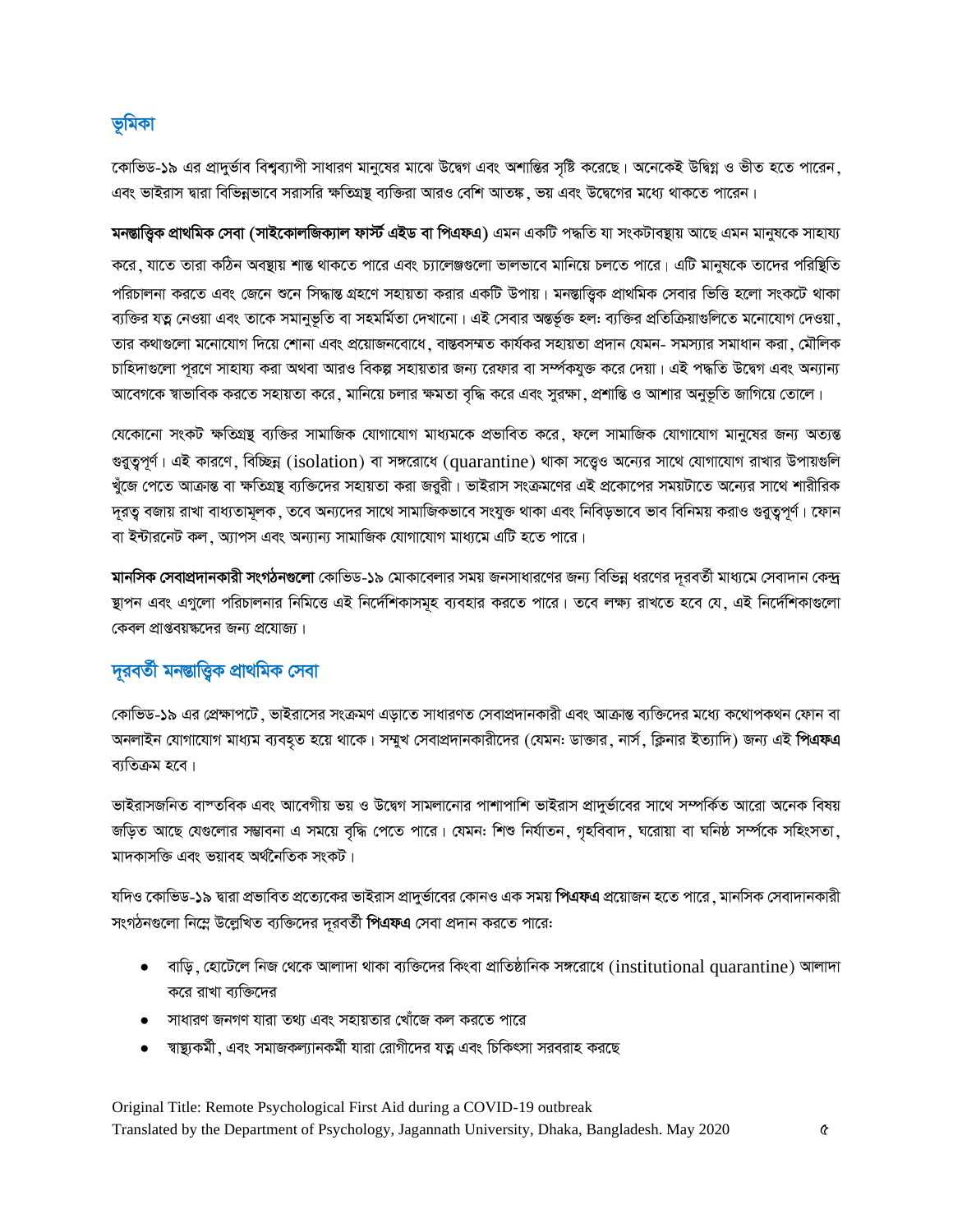- অন্যান্য সেবাদানকারী কর্মী (যেমনঃ পুলিশ, সংবাদকর্মী, স্বেচ্ছাসেবক, জনপ্রতিনিধি ইত্যাদি) যারা কোভিড-১৯ মোকাবেলার সাথে সম্পৃক্ত রয়েছেন
- কোভিড-১৯ হতে যেসব মানুষ আরোগ্যলাভ করেছে
- মৃত ব্যক্তির পরিবার এবং বন্ধ-বান্ধবদের
- শিশু এবং তাদের পরিচর্যাকারীদের যারা ক্ষল বন্ধ থাকার কারণে বাডিতে রয়েছেন
- বয়ঙ্ক এবং অন্যান্যরা যারা নিজেদের বিচ্ছিন্ন হিসেবে মনে করতে পারে এবং যাদের দৈনিক সম্ভতা ও যত্ন বিষয়ক টেলিফোন যোগে কথাবাৰ্তা প্ৰয়োজন
- পূর্ববর্তী অসুষ্থতা যেমনঃ যাদের আগে থেকে মানসিক বা মাদকাসক্তির সমস্যা আছে, তাদের সহায়তার প্রয়োজন হতে পারে

এই মনম্ভাত্ত্বিক প্ৰাথমিক সেবাগুলো মানসিক স্বাস্থ্য এবং মনোসামাজিক সহায়ক কেন্দ্ৰ (Mental Health and Psychosocial Support Centre, MHPSS) অন্তৰ্ভুক্ত হিসেবে কাজ করতে পারে অথবা অন্যান্য সেবার সাথে সমন্বিত হতে পারে।

#### পিএফএ কৰ্মনীতি

পিএফএ তে দরবর্তী সহায়তা প্রদানের সময় সেবাপ্রদানকারী "দেখা .শোনা এবং সংযোগ ষ্টাপন"'- এই কর্মনীতিগুলো ব্যবহার করবে। একজন পিএফএ সেবাপ্রদানকারী এই কর্মনীতিগুলো অনুসরণ করবে। মনে রাখতে হবে যে, নীতিগুলো অনুশীলনের সময় একটি অন্যটির সাথে মিলে যেতে পারে।

কোনরকম শারীরিক যোগাযোগ ব্যতীত দূরবর্তী মনম্ভাত্তিক প্রাথমিক সেবা প্রদানের ক্ষেত্রে নিম্নলিখিত বৈশিষ্ট্যগুলো পিএফএ কৰ্মনীতিসমূহকে বৰ্ণনা করেঃ

দেখা কৰ্মনীতি বলতে বোঝায় কীভাবে নিম্নোক্ত বিষয়গুলো মূল্যায়ন করতে হয়ঃ

- বৰ্তমান পরিষ্টিতি
- কারা সহায়তা চাচ্ছে
- কি কি ঝুঁকিসমূহ রয়েছে
- ক্ষতিগ্রন্থদের প্রয়োজনসমূহ
- প্ৰত্যাশিত আবেগীয় প্ৰতিক্ৰিয়াসমূহ

#### শোনা কৰ্মনীতি বলতে বোঝায়ঃ

- কীভাবে কথোপকথন শুরু করতে হয়
- সেবাপ্রদানকারী কীভাবে পরিচিত হবে
- কীভাবে মনোযোগ দিতে এবং সক্রিয়ভাবে শুনতে হয়
- কীভাবে অনুভূতিসমূহকে মেনে নিতে হয়
- কীভাবে সঙ্কটাবষ্টায় কাউকে শান্ত করতে হয়
- কীভাবে প্রয়োজন এবং উদ্বেগ সম্পর্কে জিজ্ঞাসা করতে হয়
- কীভাবে প্রয়োজন এবং সমস্যার সমাধান খুঁজে পেতে সাহায্য করতে হয়

<sup>&</sup>lt;sup>1</sup> Adapted from IFRC PS Centre: A Guide to Psychological First Aid for Red Cross and Red Crescent Societies with training materials at https://pscentre.org/?resource=a-guide-to-psychological-first-aid-for-red-cross-red-crescentsocieties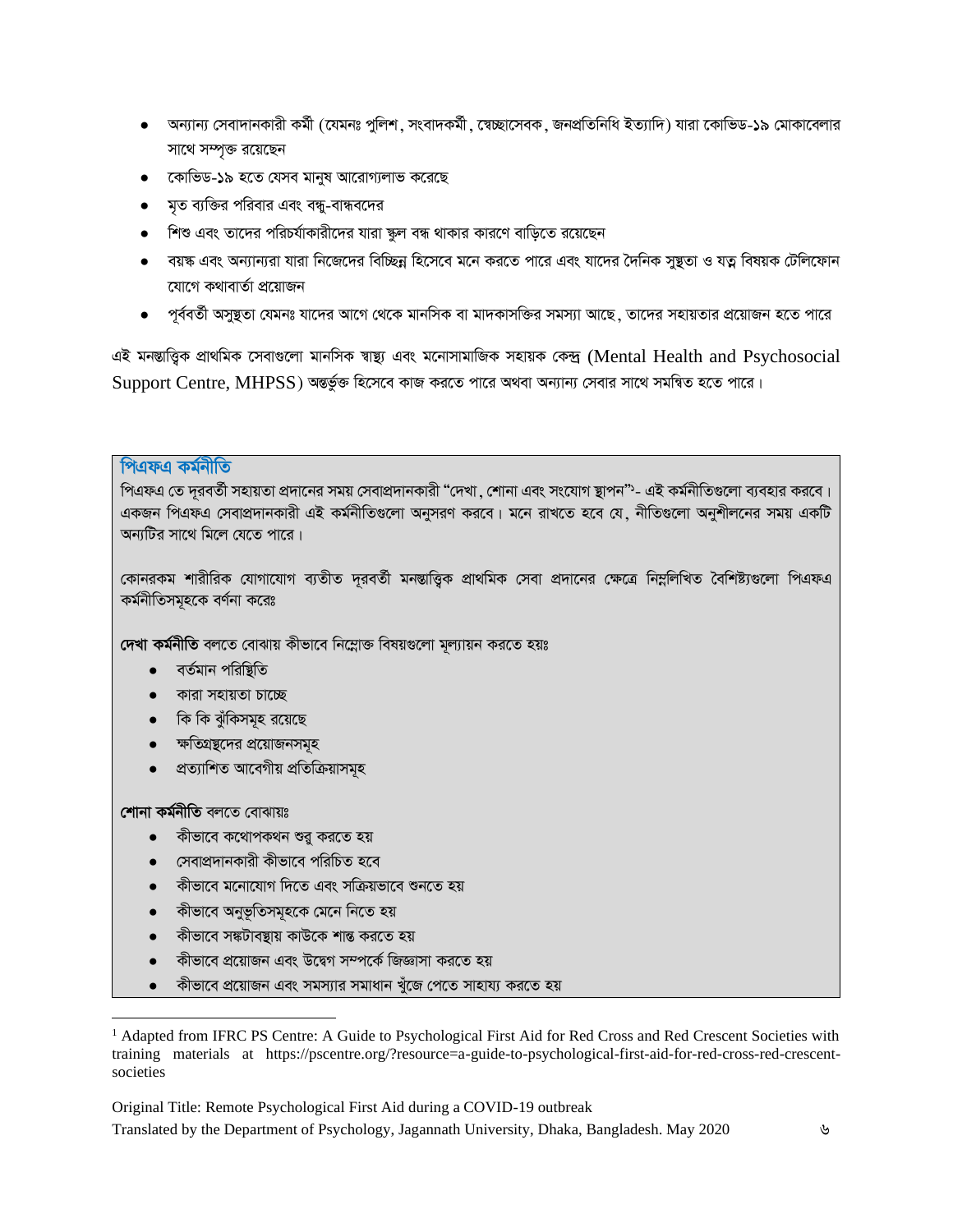**সংযোগ ছাপন কৰ্মনীতি** বলতে বোঝায়ঃ

- কীভাবে তথ্য পেতে সহযোগিতা করতে হয়
- কীভাবে সামাজিক সহায়তা এবং প্রিয়জনের সাথে সংযোগ স্থাপনে সাহায্য করতে হয়
- কীভাবে বাস্তবিক সমস্যা মোকাবেলায় সহযোগিতা করতে হয়

কীভাবে সেবা এবং অন্যান্য সহায়তা পেতে সাহায্য করতে হয়

#### $\overline{a}$  সরাসরি সেবার মাধ্যম হিসেবে ফোনালাপ চালুকরণ এবং সহযোগিতা প্রদানের জন্য প্রষ্কৃতি

মানসিক সেবাদানকারী সংগঠনগুলো ফোনের মাধ্যমে বিভিন্ন ধরণের সেবা পরিচালনা করতে পারেঃ

- এমন ব্যবস্থাসমূহ তৈরী করা যেখানে মানুষের সুষ্থতা , চাহিদাসমূহ যাচাই করার জন্য এবং উদ্বেগগুলো শোনার জন্য প্রত্যেক স্বেচ্ছাসেবক প্রতিদিন বিভিন্ন মানুষকে কল করবেন। এরা হতে পারেন বয়ঙ্ক বা নিঃসঙ্গ ব্যক্তিবর্গ, প্রতিবন্ধী ব্যক্তি, অথবা সামাজিক মাধ্যম থেকে দূরে বিছিন্ন বা সঙ্গরোধে থাকা ব্যক্তিরা।
- কর্তৃপক্ষের সহযোগিতায় কল সেন্টারগুলি জনগণের থেকে আসা সব ধরণের প্রশ্ন বা উদ্বেগের উত্তর দিবে।
- যাদের মানসিক স্বাষ্থ্য ও মনোসামাজিক সেবার চাহিদা ও উদ্বেগ রয়েছে তারা হেল্পলাইন গুলোতে শুধুমাত্র কথা বলার জন্য কল দিতে পারবে। কিছু কিছু ক্ষেত্রে, কথা বলার জন্য আগে থেকেই তারা একটি অ্যাপের মাধ্যমে বুকিং দিয়ে রাখতে পারেন। পরবর্তীতে অনুরোধকারীকে পূর্ব নির্ধারিত সময়ে পিএফএ সেবাপ্রদানকারীদের একজন কল করবে।
- কল সেন্টারগুলো যাদের বাস্তবিক সাহায্য ও সমর্থনের প্রয়োজন তাদের সাথে যারা স্বেচ্ছায় সেবা প্রদানে আগ্রহী তাদের যাচাই করে মিলিয়ে নেবে।

এটি উল্লেখ্য যে , কোভিড-১৯ প্রাদুর্ভাবের সময় কিছু পরিষ্থিতি যেমন , কারফিউ বা নিষেধাজ্ঞার কারণে সাহায্যকারীরা কোন কল সেন্টার বা হটলাইন সেন্টার থেকে কাজ না করে বাসা থেকে কাজ করবে। এই ক্ষেত্রে, একটি কাঠামোগত পরিবেশ তৈরি ও এর সাথে মানিয়ে নেয়া, এবং কথা চলাকালীন সময়ে গোপনীয়তার নিশ্চয়তা প্রদান ও বিঘ্নতা পরিহার করা প্রয়োজন । যেমন, নিশ্চিত করা যে কথা বলার সময় কেউ বিরক্ত করবে না। একটি নিরিবিলি জায়গা নির্বাচন করুন এবং পরিবারের সদস্য এবং অন্যদের জানিয়ে রাখুন যে কক্ষটি ফোনালাপ বা ভিডিও কনফেরেঙ্গের জন্য ব্যবহৃত হচ্ছে।

এমন হতে পারে যে , ২৪/৭ দিনই খোলা থাকা কল সেন্টারগুলো যাদের আগে থেকেই মানসিক সমস্যা বা অন্যান্য অসুষ্থতা রয়েছে তাদের কাছ থেকে অনেক কল আসতে পারে, বিশেষ করে রাতে। সেজন্য এই ধরণের শিফটের সেবাপ্রদানকারীদের আরও বেশি প্রশিক্ষণ ও সুপারভিশনের প্রয়োজন হতে পারে।

#### <u>চাহিদা সমূহের মূল্যায়ন এবং বিবেচ্য বিষয়গুলো পরিকল্পনা করা</u>

### $\overline{p}$  চাহিদা সমূহ মূল্যায়নের ক্ষেত্রে দেখা কর্মনীতি

নিম্লিখিত চাহিদাগুলো মূল্যায়ন করা ঃ

• সেবাগ্রহনকারীদের (callers) বাস্তবিক ও আবেগীয় সহযোগিতা প্রয়োজন হতে পারে। তারা ব্যক্তিগতভাবে উদ্বেগ দ্বারা সহিংসতা দ্বারা, বা জীবিকা হারানোর ভয়ে ক্ষতিগ্রন্থ হচ্ছেন কিনা। এছাড়া কিছু বাস্তব সমস্যা, যেমন হাসপাতালে ভর্ত কোন বন্ধ বা আত্মীয়কে দেখতে যেতে পারছেন কিনা ইত্যাদি।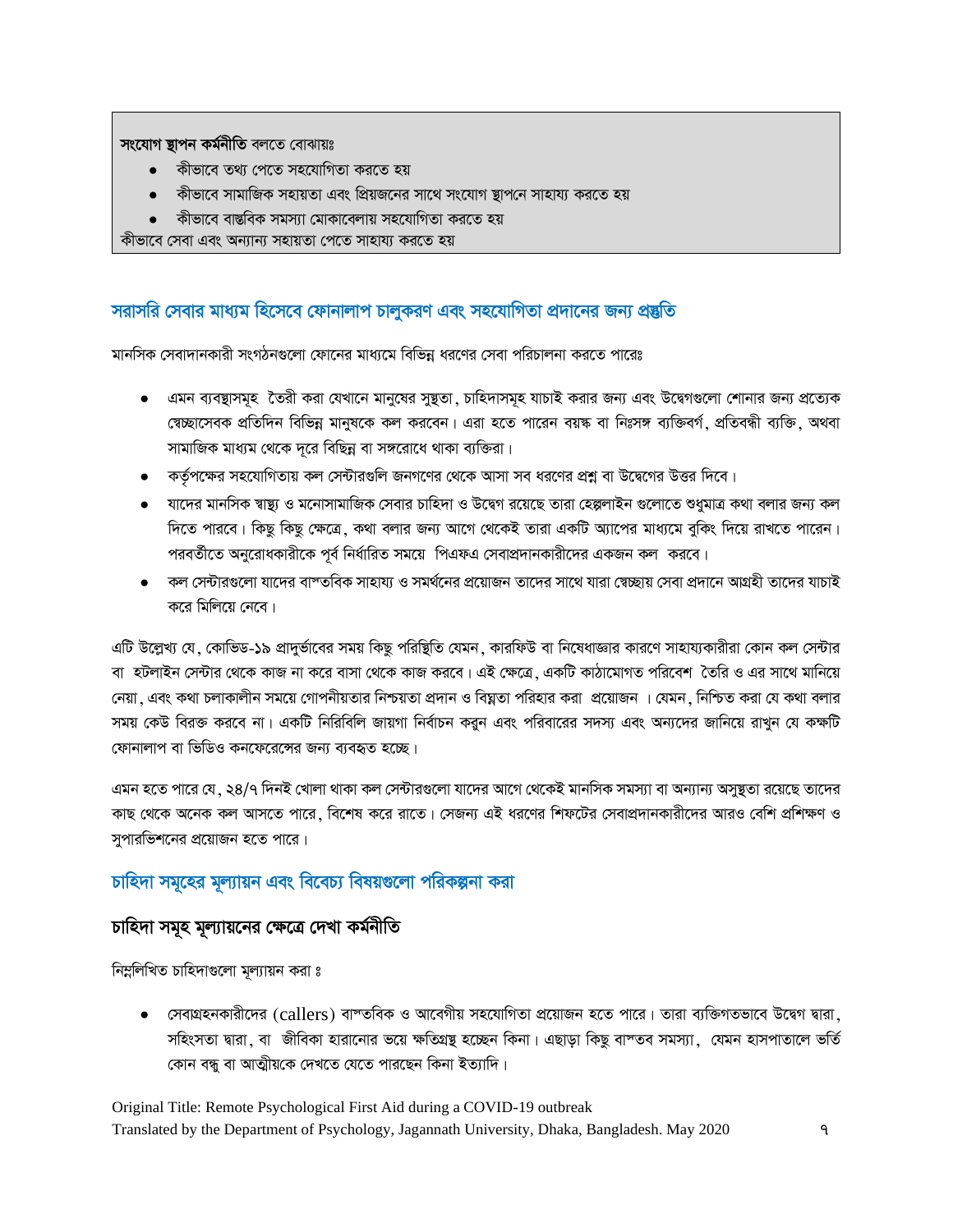- সেবাগ্রহনকারীরা যে অবন্থায় থাকতে পারেন: তারা লকডাউনে, বিচ্ছিন্ন বা সঙ্গরোধ অবন্থায়, একাকী বা পরিবারের সাথে বা অন্যদের সাথে আছেন কি না , তারা সাধারণ জনগন , সম্মুখ সেবাপ্রদানকারী বা সুষ্থ হয়ে ওঠা রোগী কিনা ইত্যাদি।
- সেবাগ্রহনকারীদের যেসব কল্পিত বা বাস্তবসম্মত ঝুঁকির অভিজ্ঞতা হচ্ছে; কোন লক্ষণ প্রকাশ ছাড়াই এবং কর্তৃপক্ষ কর্তৃক নির্ধারিত নির্দেশিকা অনুসরণ করার পরও কি তারা অন্যদের সংক্রামিত হওয়ার ভয় করছেন অথবা প্রতিদিন তাদের কাছ থেকে সাহায্য প্রয়োজন এমন কাউকে তারা সংক্রমিত করছেন বলে ভয় পাচ্ছেন ইত্যাদি।

### দূরবর্তী সেবা প্রদানে জন্য পরিকল্পনা

যোগাযোগের জন্য সর্বাধিক উপযুক্ত মাধ্যম নির্বাচন করা, শুরুর সময় ঠিক করা এবং সেবা সম্পর্কে কিভাবে তথ্য প্রচার করতে হবে সে বিষয়ে সিদ্ধান্ত নেওয়া ছাড়াও বেশ কয়েকটি বিষয় বিবেচনা করতে হবে। সেবাপ্রদানের জন্য বরাদ্দকৃত জায়গাটি অবশ্যই সেবাগ্রহনকারীর এবং সেবাপ্রদানকারী উভয়ের জন্য নিরাপদ ও গোপনীয় হতে হবে .এটি অবশ্যই নিশ্চিত করতে হবে যদি সেবাপ্রদানকারী তাদের বাসা থেকে সেবা দিয়ে থাকে। নিশ্চিত করতে হবে যে, যোগাযোগের জন্য ব্যবহৃত মাধ্যমটি যেন নিরাপদ, ঝুঁকিমুক্ত ও সহজে ব্যবহারযোগ্য এবং দ্রুত প্রযুক্তিগত সমস্যার সমাধান দিতে সক্ষম হয়।

আপনি মানুষকে কীভাবে সেবার সাথে সংযুক্ত করাবেন তা অবশ্যই প্রতিষ্ঠা করতে হবে স্টাফ ও স্বেচ্ছাসেবকদের নিয়োগদান সম্পূর্ণ করতে হবে , সেবা শুরুর আগেই পিএফএ এর উপর সেবাপ্রদানকারীদের প্রশিক্ষণ এবং তত্ত্বাবধায়ন শেষ করতে হবে।

যদি স্বেচ্ছাসেবকরা তালিকাভুক্ত হয়ে থাকে তাহলে নিশ্চিত করতে হবে যে তাদের আইএফআরসি সাইকোসোশ্যাল সাপোর্ট সেন্টার, রেড ক্রস রেড ক্রিসেন্ট এর স্বেচ্ছাসেবীদের দুর্যোগ ব্যবস্থাপনা প্রক্রিয়ার সাথে পরিচয় রয়েছে<sup>২</sup>। সেবাপ্রদানকারীদেরকে তাদের নিজস্ব ক্ষমতা ও সীমাবদ্ধতা সম্পর্কে জানাটা গুরুতুপূর্ণ এবং কখন একটি জটিল কল তত্ত্বাবধায়কের কাছে রেফার করতে হবে তা জানতে হবে। সেবাপ্রদানকারীদের অবশ্যই গভীরভাবে সচেতন হতে হবে যে যদি কোনও কল চ্যালেঞ্জ বলে মনে হয় তবে দলনেতা বা তত্তাবধায়কের সাথে তা নিয়ে আলোচনা করা গুরুত্বপূর্ণ।

#### সাধারণভাবে, নিম্ললিখিত বিষয়গুলি পরিকল্পনা করতে হবেঃ

- যেনে কলের উত্তর দেয়ার জন্য দিকনির্দেশনা তৈরি করা।
- সেবাগ্রহনকারীরদের বয়স ও লিঙ্গের কোন পরিসংখ্যানিক তথ্যের নোট রাখার আগে, তাদের কাছ থেকে মৌখিক সম্মতি অবশাই নিতে হবে।
- ভাইরাস সম্পর্কিত সমসাময়িক তথ্য , কর্তৃপক্ষের ওয়েবসাইট ও প্রদত্ত পরিমাপক এবং সেবাসমূহ অবশ্যই সব সময় হালনাগাদ থাকতে হবে। উদাহরণম্বরূপ, কীভাবে স্বাষ্থ্য কর্তৃপক্ষের সাথে যোগাযোগ করতে হবে এবং শারীরিক ও মানসিক স্বাষ্থ্য সেবার ব্যাপারে কীভাবে জানা যাবে সে সকল তথ্য সহজলভ্য থাকা।
- তীব্র মানসিক সমস্যা রয়েছে এমন ব্যক্তিদের কখন এবং কীভাবে রেফার করতে হবে সেই প্রক্রিয়া।
- $\bullet$  কল শেষ করার পর সেবাগ্রহনকারীকে বিভিন্ন লিংক ও অন্যান্য তথ্য এবং মনো-শিক্ষামূলক (Psycho-education) উপকরণের একটি হালনাগাদ তালিকা পাঠানো যেতে পারে।
- স্টাফ এবং শ্বেচ্ছাসেবকদের জন্য যে সহায়তা প্রদান করা হবে এবং যখন তাদের অনেকগুলো জটিল কল নিতে হবে তখন তাদের সুষ্থতা কিভাবে নিশ্চিত করা হবে তা পরিকল্পনা করতে হবে। স্টাফ ও স্বেচ্ছাসেবকদের কীভাবে সহযোগিতা করতে

<sup>&</sup>lt;sup>2</sup> Volunteering with the Red Cross Red Crescent in crisis situations – disasters and pandemics. IFRC PS Centre pscentre.org https://pscentre.org/?resource=volunteering-with-the-red-cross-red-crescent-in-crisis-situationsdisasters-and-pandemics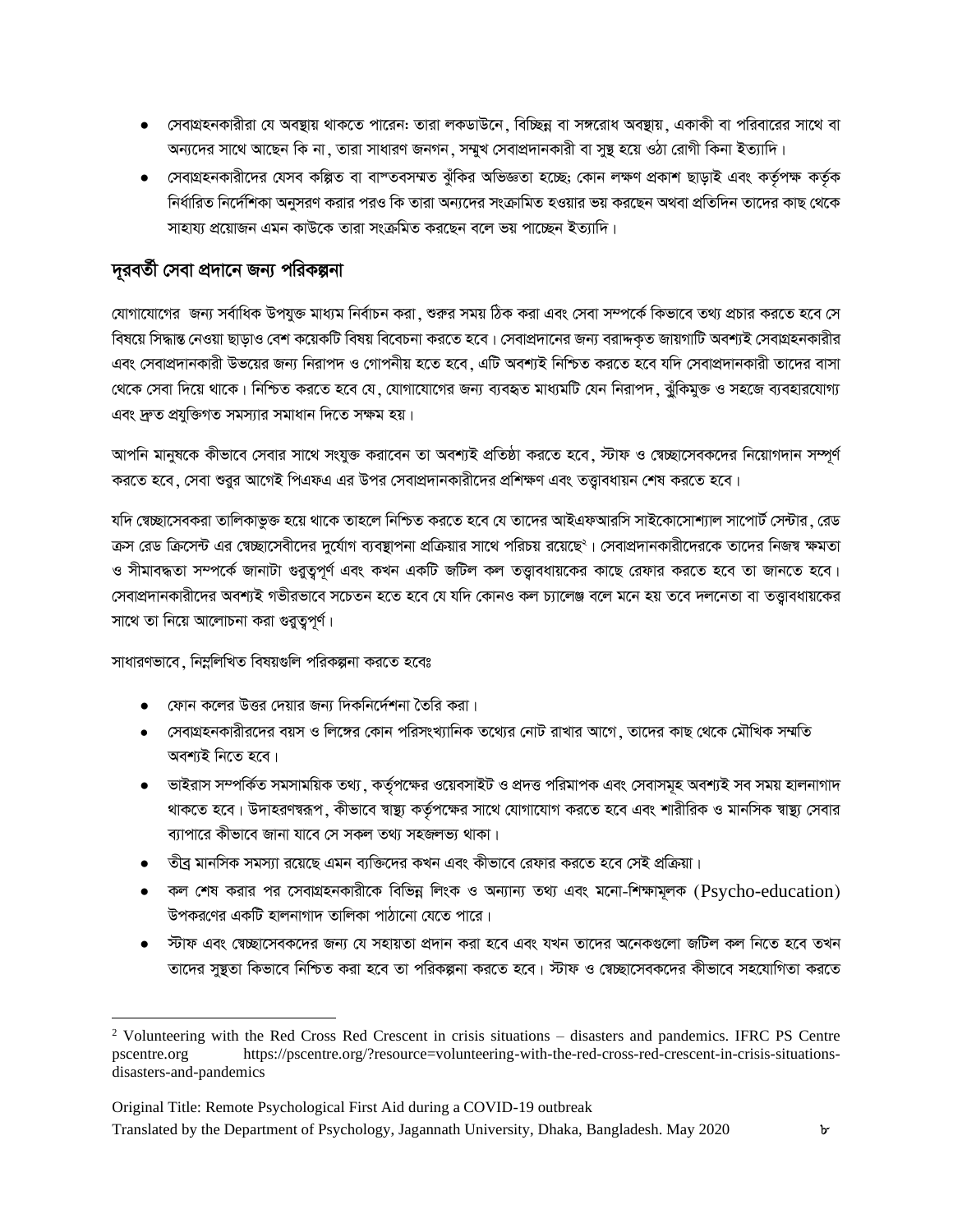হবে এই বিষয়ের উপর আইএফআরসি সাইকোসোশ্যাল সাপোর্ট সেন্টার এর অনেকগুলো প্রকাশনা রয়েছে যেগুলো দরকারী হতে পারে°। এটি পরামর্শ দেয়া হচ্ছে যে, সেবাপ্রদানকারী সদস্যরা সরাসরি বা অনলাইনে তাদের শিফটের বা কাজের শেষে সবকিছু কেমন গেলো তা নিয়ে আলোচনা করবে। এই বিষয়ে আরও অনেক তথ্য আইএফআরসি সাইকোসোশ্যাল সাপোর্ট সেন্টার এর Caring for Volunteers Toolkit পাওয়া যাবে।

#### কলের প্রতি সাডা দেয়া

পিএফএ সরাসরি বা অডিও যোগাযোগের মাধ্যমে দেওয়া যেতে পারে। পিএফএ দেয়ার সময় সহানভূতি এবং উষ্ণতার সাথে ধীরে ধীরে , পরিষ্কার এবং শাশতভাবে কথা বলে যোগাযোগ করা খুবই গুরুত্বপূর্ণ। এসময় স্বরকে এমনভাবে উপস্থাপনকরতে হবে যেন তা যত্ন বোঝায়। শুরু থেকে পুরো মনোযোগ সহকারে কলারের বক্তব্য শোনা এবং পাশাপাশি সম্মতিসূচক শব্দ যেমন- হুম , আচ্ছা এই ধরনের শব্দগুল ব্যবহার করে মনোযোগীতা বুঝাতে হবে।

সেবাগ্রহনকারীর অনুভূতিগুলোকে স্বীকৃতি দিয়ে ও ঘটনাগুলো বোঝার চেষ্টা করে হতাশাগুলোকে প্রকাশ করতে (ventilation) দিতে হবে। সেবাগ্রহনকারী খুব উদ্বিগ্ন হলে ধীর স্বর ব্যবহার করে শাশ্ত ও নিরাপদ পরিবেশের অনুভূতি তৈরি করা গুরুত্বপূর্ণ। সেবাগ্রহনকারীকে মনো-শিক্ষামূলক তথ্য দেয়া যেতে পারে। সামগ্রিকভাবে, পিএফএ- তে সেবাপ্রদানকারীর লক্ষ্য থাকে, সেবাগ্রহনকারীর অনুভূতির উপর নিয়ন্ত্রণ বৃদ্ধি করা , ব্যক্তিগত পছন্দগুলিকে মূল্যায়ণ করা এবং ইতিবাচকভাবে খাপ খাওয়ানোর কৌশলে সর্মথন দেয়া , পাশাপাশি সামাজিক নেটওয়ার্ক থেকে সহায়তা খুঁজে পেতে উৎসাহিত করা। সেবাগ্রহনকারীরদের বিভিন্ন প্রয়োজন বা চাহিদা থাকতে পারে এবং তারা বাস্তবিক সাহায্যের প্রয়োজনেও উদ্বিগ্ন হতে পারেন । এসব ক্ষেত্রে তাদের মনো-সামাজিক সাহায্যের প্রয়োজন হতে পারে ।

কথোপকথন চলাকালীন উন্মুক্ত প্ৰশ্নমালা ব্যবহার করুন (কী , কোথায় , কে এবং কখন- মনে রাখতে হবে যে "কেন" দিয়ে প্রশ্ন করা যাবে না), একবারে একটি প্রশ্ন জিজ্ঞাসা করুন এবং সেবাগ্রহনকারী কী বলছেন তা ব্যাখ্যা করা থেকে বিরত থাকুন। সচেতন থাকতে হবে যে, দূর্যোগের সময় রাগ, হতাশা অথবা দ্বিধা-দ্বন্দ্বের সাথে প্রতিক্রিয়া জানানো স্বাভাবিক।

#### কলের প্রতি সাড়া দেয়ার ক্ষেত্রে শোনা কর্মনীতি

**"শোনা" কৰ্মনীতি** বলতে বোঝায় সেবাপ্ৰদানকারীঃ

- কীভাবে কথোপকথন শুরু করে
- কীভাবে নিজের পরিচয় দেয়
- $\bullet$  কীভাবে মনোযোগ দেয় এবং সক্রিয়ভাবে শোনে
- কীভাবে অনুভূতিগুলো গ্ৰহণ করে
- কীভাবে পীড়িত ব্যক্তিকে শাশ্ত করে
- কীভাবে প্রয়োজন এবং উদ্বিগ্নতা সম্পর্কে জিজ্ঞাসা করে
- কীভাবে সঙ্কটাবষ্থায় থাকা ব্যক্তিদের তাদের প্রয়োজন অনুযায়ী সমস্যার সমাধান খুঁজতে সাহায্য করে

<sup>&</sup>lt;sup>3</sup> A Guide to Psychological First Aid for Red Cross and Red Crescent Societies has a chapter on PFA in groups – support to teams pp. 65 to 78 https://pscentre.org/?resource=a-guide-to-psychological-first-aid-for-red-cross-redcrescent-societies. Also see the PS Centre Caring for Volunteers Toolkit at pscentre.org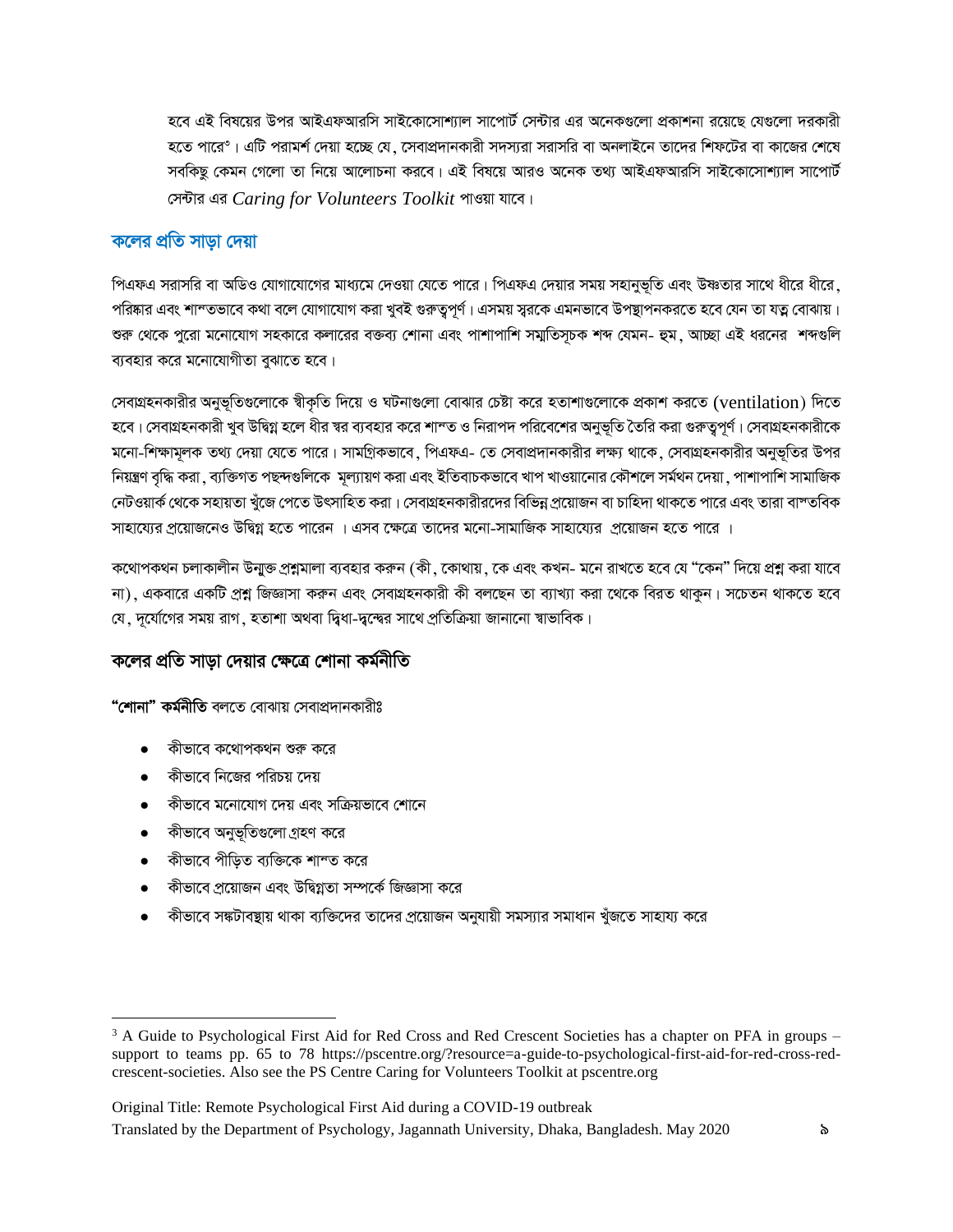<u>আগ্ৰহ এবং সমানুভূতি প্ৰকাশে মূল মনোসামাজিক বাক্যাংশ</u>

- $\bullet$  আমি আপনার উদ্বেগগুলো বুঝতে পারছি এবং বেশিরভাগ লোকেরা এই পরিষ্থিতি সম্পর্কে অনেক কিছুই ভাবেন ...
- $\bullet$   $\blacksquare$ দু:খিত , রাগান্বিত , বিচলিত হওয়া খুবই স্বাভাবিক..  $\ldots$   $\ldots$
- $\bullet$  আপনি যা বলছেন তা শুনছি ...
- $\bullet$  অামি পুরোপুরি বুঝতে পারছি যে আপনি এইরকম অনুভব করছেন ...
- এই পরিষ্টিতিতে আপনার প্রতিক্রিয়াটি বেশ স্বাভাবিক ...
- সম্ভবত আমরা সম্ভাব্য সমাধান গুলো নিয়ে আলোচনা করতে পারি ...
- আমরা যা করতে পারি তা হল  $\ldots$

আমি আপনার সম্পর্কে উদ্বিগ্ন, এবং আপনাকে সাহায্য করতে পারে এমন কারো নিকট আপনাকে রেফার করতে চাইছি।

#### কথোপকথনের সময় উওর দেয়ার ধাপসমূহ

#### প্ৰারম্ভিক কথোপকথন এবং প্রয়োজন **শো**না

• আপনার নাম , কোন সংস্থাতে কাজ করছেন এবং আপনার পদমর্যাদা বলার মাধ্যমে সেবাগ্রহনকারীর কাছে নিজেকে পরিচয় করিয়ে দিন।

"আপনি ......... (নিজের নাম) এর সাথে কথা বলছেন। আমি জগন্নাথ বিশুবিদ্যালয়ের মনোবিজ্ঞান বিভাগের একজন *প্রশিক্ষণরত মনোবিজ্ঞানী / চিকিৎসা মনোবিজ্ঞানী"* 

আপনি কীভাবে সাহায্য করতে পারেন জিজ্ঞাসা করুন এবং সম্ভব হলে সেবাগ্রহনকারীর নামও জিজ্ঞাসা করুন। সেবাগ্রহনকারী তার নাম না বলতে চাইলে তা মেনে নিন।

"আমি কীভাবে আপনাকে সাহায্য করতে পারি? আপনাকে কি নামে সম্বোধন করবো তা জানার জন্য আমি কি আপনার নাম *জিজ্ঞাসা করতে পারি?* "

সেবাগ্রহনকারী কী জিজ্ঞাসা করছে তার উপর নির্ভর করে কলটির সময়কাল সম্পর্কে সম্মত হন । "আমি অবশ্যই আপনাকে এই বিষয়ে সাহায্য করব……… এখন ,আরও কিছু কি আছে যে বিষয়ে আপনার জন্য আমি কিছু *করতে পারি?" "মনে হচ্ছে আপনার মনে অনেক কিছু আছে। এই কলটিতে আমরা প্রায় ১৫ মিনিটের জন্য কথা বলতে পারি Ges Zvici wm×všZ wb‡Z cvwi wKfv‡e GwM‡q ‡h‡Z n‡e|Ó*

**"**আমরা যখন প্রায় ১০ মিনিটের মত কথা বলে ফেলব তখন আমরা পুরো বিষয়টা মূল্যায়ণ করব এবং সিদ্ধাম্ত নিব কত  $\tilde{\bm{\sigma}}$ লভাবে এগিয়ে যেতে পারি।"" আরো কোন গুরুতুপূর্ণ বিষয় আছে কী , যাতে আমি আপনাকে সাহায্য করতে পারি? "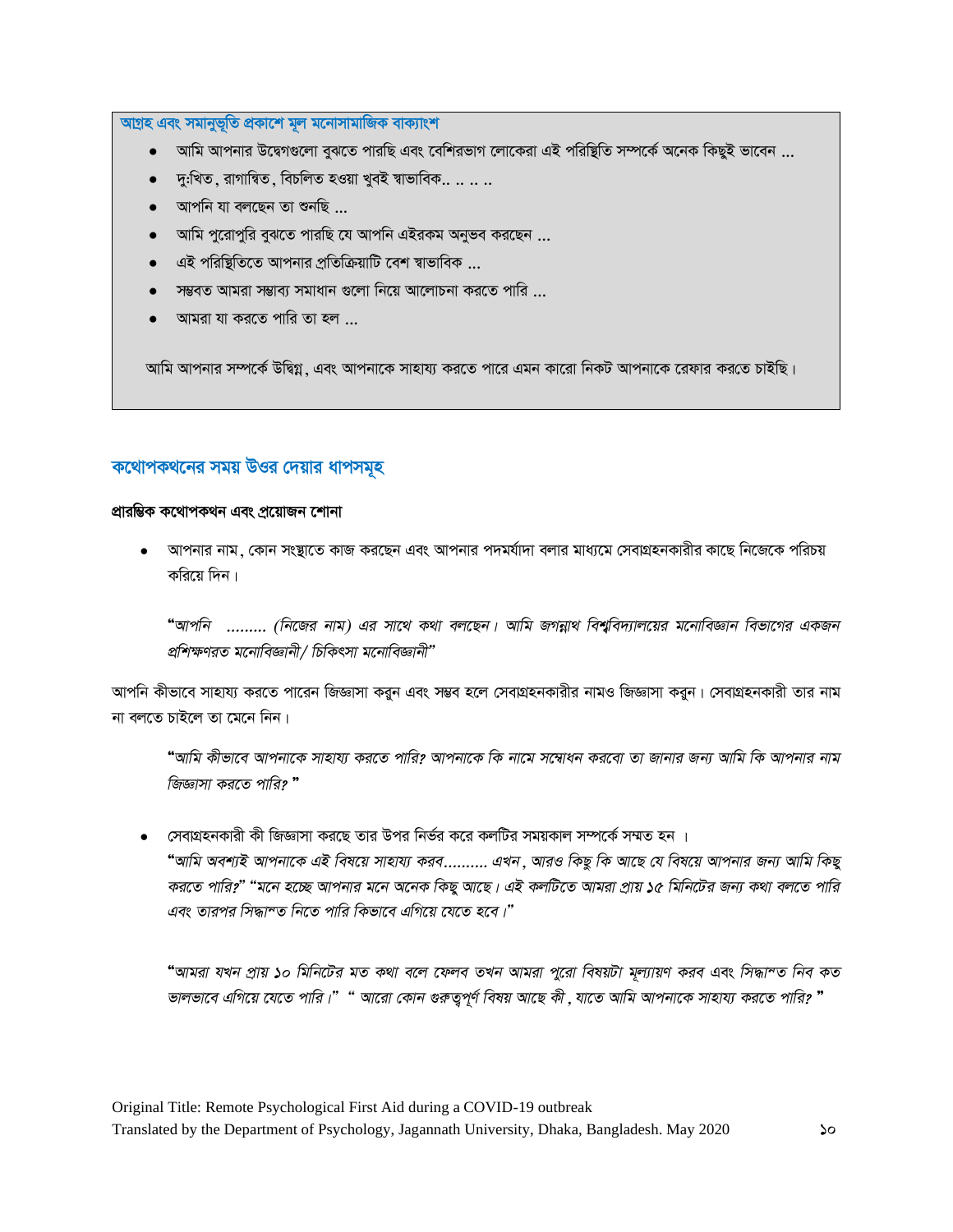#### আবেগীয় এবং বান্তবিক প্রয়োজনগুলো শোনা

● সেবাগ্রহনকারী যদি উদ্বিগ্ন হয়ে থাকেন , তবে তিনি কী সম্পর্কে বিশেষভাবে উদ্বিগ্ন এবং তার নির্দিষ্ট উদ্বেগগুলি কী তা অনুসন্ধান করন।

"সংক্ষেপে আপনার উদ্বিগ্নতার বা চিন্তার বিষয়ে আমাকে কিছু বলুন" "আপনাকে উদ্বিগ্ন করার মতো আর কিছু আছে কি? "

"আমি অনুভব করছি যে আপনার মনে আরও কিছু আছে ... .."

• এই ভাবে আশ্বাস দিন যে এইরকম এবং অন্য কোনও সঙ্কটের সময়ে তীব্র মানসিক চাপ . উদ্বেগ . ভয় বা নিয়ন্ত্রণ হারিয়ে যাওয়া এই জাতীয় অনুভূতিগুলি একদম শ্বাভাবিক।

"এটি একটি চ্যালেঞ্জিং পরিস্থিতি কারণ এই ভাইরাস সম্পর্কে এমন অনেক কিছুই আছে যা এখন পর্যন্ত জানা যায়নি এবং এভাবে প্রতিক্রিয়া করা ও চিন্তিত হওয়া একেবারেই স্বাভাবিক।"

"আপনি আমাকে যা বলছেন তা সাধারণ ভয়। অনেকেই অসুস্থ হয়ে পড়ার বিষয়ে বা অন্যদের , বিশেষ করে প্রিয়জনদের মধ্যে ভাইরাস ছড়িয়ে দেওয়ার বিষয়ে উদ্বিগ্ন। অনেকেই তাদের জীবিকা হারানো বা অন্যের দ্বারা অপবাদ এবং বৈষম্যের শিকার হওয়ার ভয়ও পাচেছন।"

আরেকটি বিষয় উল্লেখ করুন কিভাবে হালনাগাদ এবং সঠিক তথ্য সাহায্য করে থাকেঃ

"অনেকেই উদ্বিগ্ন , এবং এটি সত্য যে সঠিক তথ্য পাবার সুযোগ একজন ব্যক্তিকে শাশত হতে সাহায্য করে। পরিস্থিতি সম্পর্কে সঠিক তথ্য ঐ পরিস্থিতিতে কীভাবে প্রতিক্রিয়া করব এ বিষয়ে সিদ্ধান্ত নেওয়াটা সহজ করে। সুতরাং , আমি আপনাকে কোন বৈধ এবং নামকরা উৎসগুলির তথ্যের উপর নির্ভর করতে বলব।"

• আরও একটি বিষয় বলা যে , অনুভূতিগুলির নামকরণ মনকে শান্ত করে এবং কীভাবে উদ্বেগজনিত চিন্তাগুলোকে নিয়ন্ত্রন করা যায় তা অনুসন্ধান করেঃ

"বর্তমান পরিস্থিতিতে অনেকের জন্য এই অনুভূতিগুলি স্বাভাবিক ,তা জানলে আপনার যদি কোন সাহায্য হয় তাহলে আমরা কীভাবে অনুভূতিগুলি নিয়ন্ত্রন করতে পারি সে সম্পর্কে কথা বলতে পারি। প্রথম পদক্ষেপ হ'ল বর্তমানে যে অনুভূতিগুলি হচ্ছে সেগুলোকে শ্বীকৃতি দেওয়া ,পরবর্তীতে নিশ্চিত করা যে ,এগুলো যেন আপনার জীবনে খুব বেশি সময় বা জায়গা না নিয়ে নেয়। আমরা কি এই বিষয়ে আরও কথা বলব?"

যদি একজন সেবাগ্রহনকারী অনেক বেশি উদ্বিগ্ন অথবা ক্রমাগত চিন্তা রোমন্থন (ruminate) করতে থাকেন, তাকে চিন্তার জন্য নির্দিষ্ট একটা সময় বেঁধে নেয়ার উপদেশ এক্ষেত্রে উপকারি হতে পারে।

"খুব ভাল হয় যদি দৈনিক একটা বা দুইটা সময়ে দুশ্চিন্তা করার সময় হিসেবে নির্ধারণ করা যায় ,যেমনঃ বিকেলে আধা ঘন্টা সময়। যদি দিনে বা রাতের অন্য সময়ে দুশ্চিন্তা আসে , তাহলে সেগুলোকে পরে আসতে বলা। অথবা নিজেকে বলা যে , আপনি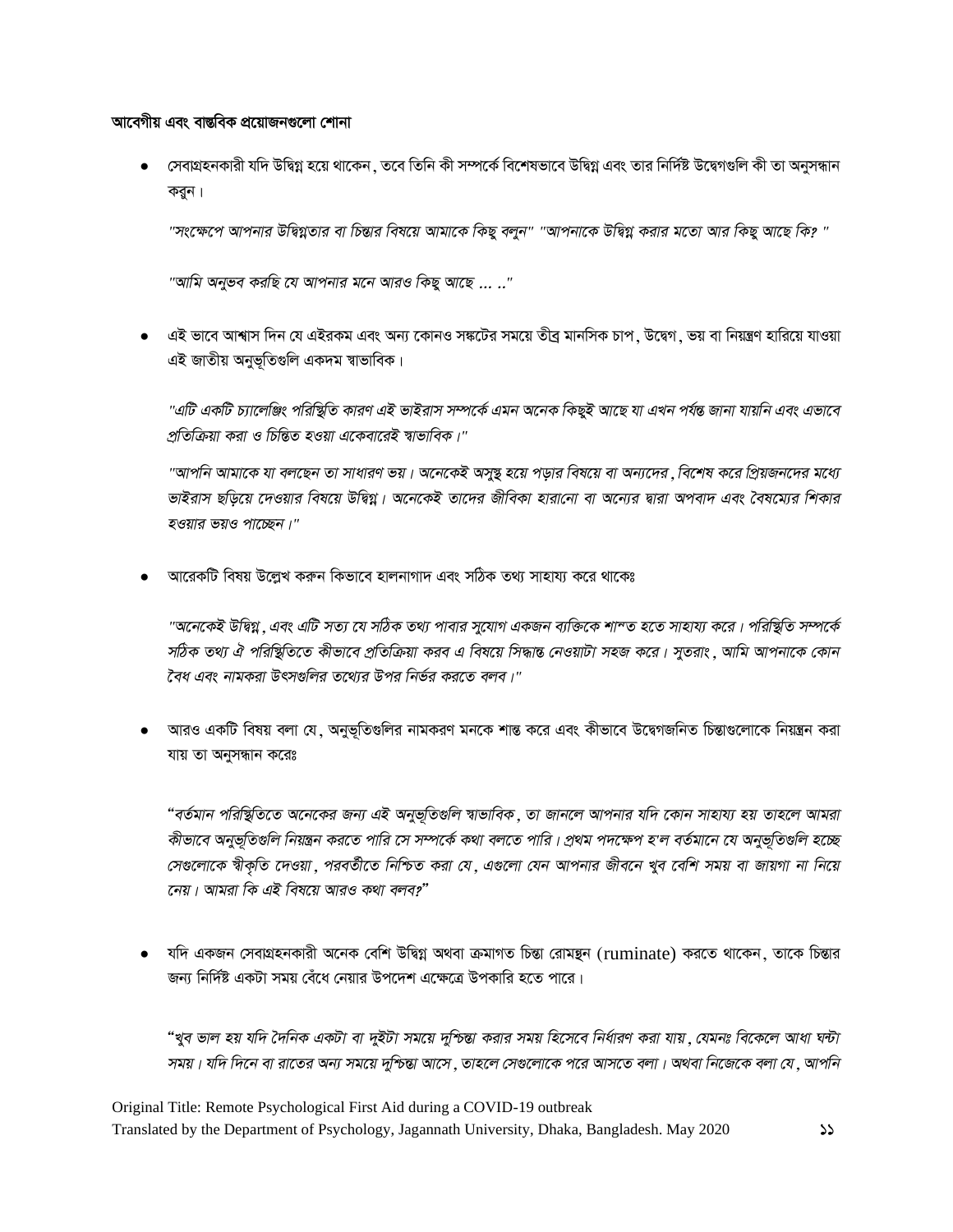*G wPšÍv ¸‡jv‡K `ywðšÍvi Rb¨ †eu‡a †`qv mg‡q Ki‡eb| GB †KŠkj Avcbv‡K evKx †h KvR ¸‡jv Avcbvi Kiv `iKvi*   $\overline{v}$  যত্ন সহকারে করার ফুসরত দিবে ।"

"আমি আপনাকে আরো পরামর্শ দিব যে , সংবাদ মাধ্যমে খবর দেখার সময়ও আপনি সীমিত করে নিন , যেমন: দিনে দুই বার খবর দেখা তবে রাতে ঘুমাতে যাবার আগে এটি থেকে বিরত থাকা ।"

• পরবর্তীতে তাকে জিজ্ঞাসা করুন , জীবনের কঠিন সময়ে তিনি কী করে মানিয়ে নেন এবং কীভাবে নিজেকে ভাল বোধ করান। এক্ষেত্রে কয়েকটি পদ্ধতির নাম বলন এবং এগুলো কীভাবে বাস্তব জীবনে কাজে লাগে তা তার সাথে আলোচনা করন।

" এটা একটা কঠিন সময় এবং আমি বুঝতে পারছি এটা মোকাবেলা করা খুবই কষ্টকর । চলুন , আমরা আলোচনা করে দেখি  $\sqrt{2}$  *কিছু বের করতে পারি কি না যা বর্তমান অবস্থাকে আপনার জন্য কিছুটা সহনীয় করে তুলতে পারে।"* 

সেবাগ্রহনকারীকে বেছে নিতে বলুন কোনটি তিনি করতে চান এবং আরো কি করা যায় তা খুঁজে বের করতে তাকে সাহায্য করুন। অন্য যেগুলো তিনি করতে পারবেন বলে মনে করছেন অথবা পরামর্শ হিসেবে গ্রহন করছেন তার একটি তালিকা তৈরী করতে বলুন যা তার জন্য উদ্দীপনা হিসেবে কাজ করবে।

#### **<u>\*ান্ত করার পদ্ধতিসমূহ</u>**

যদি একজন সেবাগ্রহনকারীকে শান্ত করার পদ্ধতি গুলোর মাধ্যমে সাহায্য করার প্রয়োজন হয় , তাহলে তার উদ্বিগ্নতা কমানো এবং শান্ত থাকার জন্য শ্বাস ক্রিয়ার ব্যায়াম (breathing exercise) এবং শিথিলায়ন ব্যায়াম (relaxation exercise) করার পরামর্শ দেয়া যেতে পারে। সেবাগ্রহনকারীকে জানান যে, তার মন তখনই ছির হবে যখন তিনি বর্তমান অবন্থায় মনোযোগী হতে পারবেন। তাকে পরামর্শ দিন যে , তিনি শান্ত ভাবে তার শ্বাস-প্রশ্বাসকে লক্ষ্য করার মাধ্যমে এটা শুরু করতে পারেন। তিনি যাতে খেয়াল করেন যে , তার শ্বাস নাক বা মুখ দিয়ে শরীরের ভিতর যাচ্ছে। আরো অনুভব করেন কীভাবে তা ফুসফুসকে ভরে ফেলে, এবং পেট, বুকের পাশগুলো আর কোমড়ের পিছনের দিককে ফুলিয়ে ফেলে।

তাকে আরো বলা যেতে পারে যে , তার পা দুটোকে মেঝেতে সমান ভাবে রেখে মেঝের স্পর্শ টাকে অনুভব করা। যদি মেঝেতে পা রেখে চেয়ারে বসা থাকে , তাহলে পায়ের পেশি গুলো শক্ত করে মেঝেতে চাপ দিয়ে চেয়ারকে সরানোর মত করে ভঙ্গি করাটাও এক্ষেত্রে সহায়ক হতে পারে। হৃদযন্ত্রের বিভিন্ন অনুশীলন অনেক গুরুতুপূর্ণ এবং মাঝে মাঝে শান্ত হওয়ার অন্যান্য পদ্ধতিগুলো না করেও শুধু এটার মাধ্যমে শান্ত হওয়া যায়। যদি সম্ভব হয়, ঘরের বাইরে বা প্রকৃতির মাঝে প্রাণবন্ত হয়ে কিছুক্ষন হাঁটাও মনকে অনেক শান্ত করে।

অনলাইনে যোগ ব্যায়াম (yoga), ব্যায়াম (exercise), শিথিলায়ন ব্যায়াম (relaxation exercise) বা মাইন্ডফুলনেস (mindfullness) এর ভাল কিছু উৎস সম্পর্কে জানাতে পারেন।

প্রাসঙ্গিক হলে, সেবাগ্রহনকারীকে জিজ্ঞাসা করুন নিজ থেকে বিচ্ছিন্ন বা সঙ্গরোধে থাকা অবষ্থায় তারা কীভাবে নিজেকে শারীরিক বা মানসিকভাবে নিরাপদ রাখছে। যদি প্রয়োজন হয়, পরিচ্ছন্নতা বা অন্যান্য বিষয়ে তথ্য দিন।

"আপনি যদি আগ্রহী হন , সঙ্গরোধে বা শ্ববিচ্ছিন্ন থাকা অবস্থায় , কী করতে হবে সে বিষয়ে আমি আপনাকে কিছু তথ্য পাঠাতে পারি। এগুলো আপনার জন্য উপকারি হতে পারে। আমি কি তা পাঠাব?"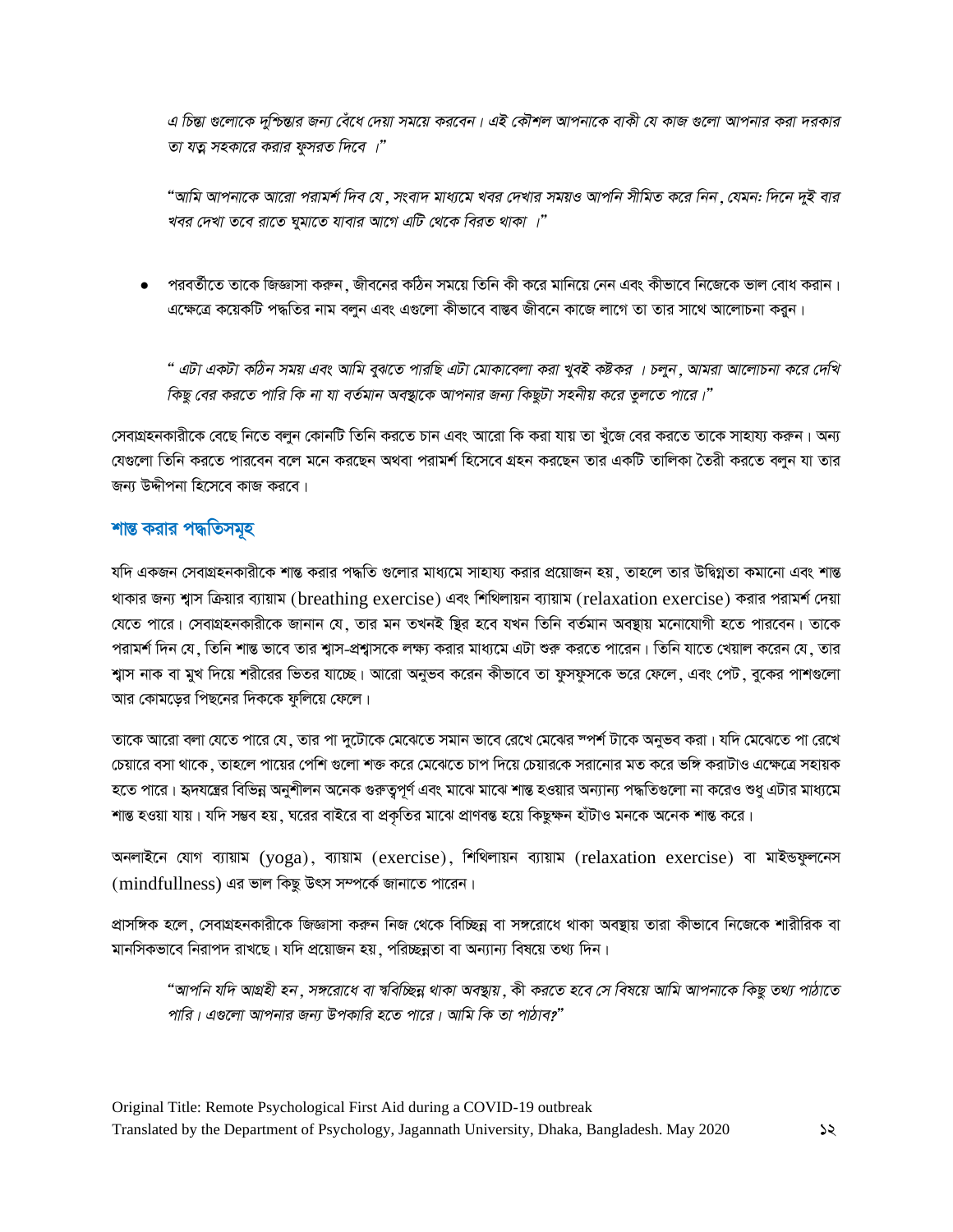• যদি একজন সেবাগ্রহনকারী জিজ্ঞাসা করে তার কী করা উচিত, তখন সেবাপ্রদানকারী বলতে পারেঃ

" আমি এই প্রশ্নের উত্তর দিতে পারব কি না সেই বিষয়ে আমি নিশ্চিত না। আপনি কি মনে করেন কখন আপনি এই বিষয়ে সিদ্ধান্ত নিতে পারেন?"

#### বিচ্ছিন্ন বা সঙ্গরোধ অবষ্টায় থাকা ব্যক্তির জন্য পরামর্শ

যারা লকডাউন বা সঙ্গরোধ অবষ্টায় যাচ্ছেন বা ইতোমধ্যে আছেন , বাসা থেকে অফিসের কাজ করছেন এবংআলাদা বা বিচ্ছিন্ন অবষ্টায় আছেন, তাদের জন্য নিম্লোক্ত পরামর্শ সমূহ সহায়ক হতে পারে।

সামাজিকভাবে কাছাকাছি থাকুন, এমনকি যখন আপনি শারীরিক দূরত্ব বজায় রাখছেনঃ আপনার বন্ধু, সহকর্মী এবং পরিবারের সাথে ডিজিটাল মাধ্যম যেমন মেইল, অ্যাপস ব্যবহার করে বা সামাজিক মাধ্যমে যোগাযোগ করুন। সবাই একসাথে একই সিনেমা দেখুন, একই বই পড়ন এবং তা ভাৰ্চুয়াল সাক্ষাতে আলোচনা কৰুন , চা বা কফি সাথে নিয়ে একসাথে বসে ভাৰ্চুয়াল আড্ডা দিন।

**দৈনন্দিন কাজের রুটিনঃ** সর্বপ্রথমে দৈনন্দিন কাজের একটি রুটিন পরিকল্পনা করুন। এর সাথে কিভাবে প্রতিদিন এবং প্রতি সপ্তাহে নিজেকে ভাল রাখা যায় তার একটি পরিকল্পনা করন।

লক্ষ্য **ছির করা এবং সক্রিয় থাকাঃ** লক্ষ্য ছির করে অর্জন করতে পারলে তা ব্যক্তির মধ্যে নিজেকে নিয়ন্ত্রনের ক্ষমতা এবং কর্মদক্ষতা বাড়ায়। লক্ষ্য সমূহ পারিপার্শ্বিকতার সাপেক্ষে বাস্তবসম্মত হতে হবে। যদি কর্মী এবং স্বেচ্ছাসেবকদেরও মাঠে গিয়ে কাজ করা সম্ভব না হয় তাহলে তাদের অফিসের প্রশাসনিক কাজে নিয়োজিত করা। অনেকে প্রতিদিনের কাজের একটি তালিকা তৈরি করে, সেখানে প্রতিটা কাজ শেষ হবার পর তালিকা থেকে কেটে দিয়ে একে একে তালিকার কাজ শেষ করে। অনেকের ক্ষেত্রে এটি কর্তৃত্ববোধ এবং সন্তুষ্টি এনে দেয়। একটা কাজের তালিকা তৈরি করা যেতে পারে যেখানে থাকবে কি করলে ভাল লাগবে, বা করে ফেলতে পারলে অসাধারণ অনুভূতি হবে ইত্যাদি। কাজের তালিকায় থাকতে পারে- বই পড়া বা লেখা ,গান শোনা ,রান্না করা বা কেক বানানো , ছবি আঁকা, সুই সুতার কাজ করা, কারুকাজ করা, নতুন কোন ভাষা বা দক্ষতা শেখা, প্রার্থনা করা, বাসা পরিষ্কার করা, বারান্দায়, জানালা বা বাগানে গিয়ে নিৰ্মল বাতাস নেয়া ইত্যাদি।

**একাকী এবং অন্যদের সাথে থাকার সময় পৃথক পৃথক পরিকল্পনা করাঃ** অনেকে মিলে করা যায় এমন কাজের একটি তালিকা তৈরি করা, যেমন- একে অন্যকে জোরে জোরে বই পড়ে শোনানো, লুডু বা ক্যারাম খেলা, একসাথে রেডিও, টিভি দেখা, এবং আলোচনা করা। শিশুদের যত্ন নেয়া। ইন্টারনেটে অনেক ধরনের কার্যক্রম আছে যা বাচ্চাদের সাথে ঘরে বসে করা যেতে পারে।

**ভাল মেজাজে থাকা বা হাস্যরস খুঁজে নেয়া যদি উপযুক্ত পরিবেশ থাকেঃ** ভাল মেজাজে থাকা হতাশার প্রতিষেধক হিসেবে কাজ করে। এমনকি প্রাণবন্তভাবে মুচকি বা উচ্চম্বরে হাসলে দুশ্চিন্তা এবং হতাশা থেকে মুক্তি পাওয়া যায়।

আশা বাঁচিয়ে রাখাঃ অর্থপূর্ণ কিছুতে যেমন, পরিবার, ধর্ম, দেশ বা মূল্যবোধে বিশ্বাস রাখা।

চাপ **মোকাবেলার পদ্ধতিগুলো প্রয়োগ করাঃ শা**রীরিক শিথিলায়নের পদ্ধতি গুলো চাপের মাত্রা কমায় এবং এর সাথে এগুলো ব্যাথা উপশমে এবং মানসিক অষ্টিরতা নিয়ন্ত্রনে সহায়ক। অনেকেই চাপ মোকাবেলার পদ্ধতিগুলোর বিষয়ে পরিচিত, কিন্তু তারা সবাই বাস্তবে তা প্রয়োগ করে না। এই সময়ে এ ধরনের পদ্ধতিগুলো অনুশীলনে উৎসাহিত করা উচিত।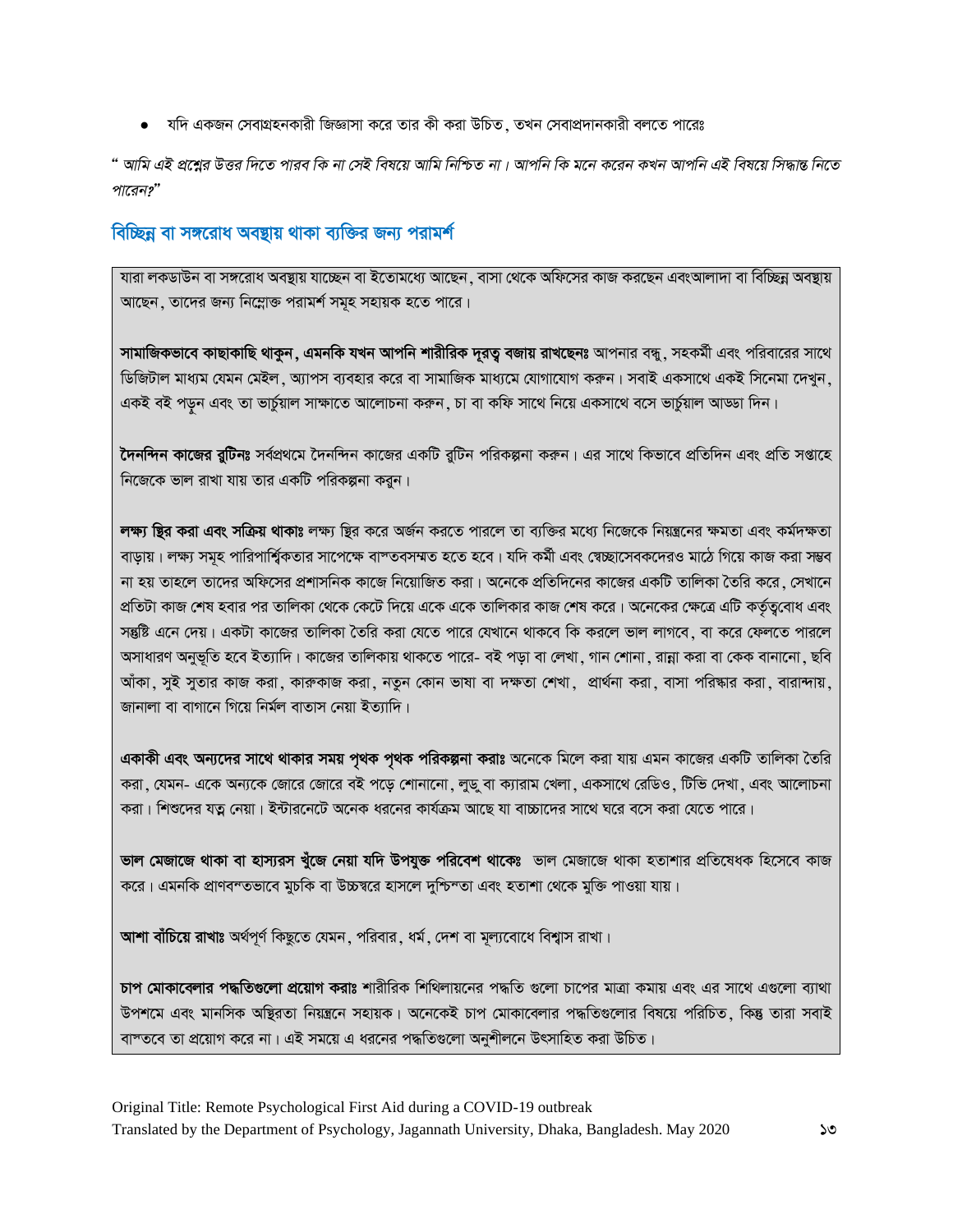**নিজের অনুভূতিগুলোকে মেনে নেয়াঃ** চাপমূলক পরিষ্থিতিতে পড়লে অনেক রকমের আবেগীয় প্রতিক্রিয়া হতে পারে; যেমন, রাগ, হতাশা , উদ্বিগ্নতা , অনুশোচনা , নিজেকে প্রশ্নবিদ্ধ করা , নিজেকে দোষারোপ করা ইত্যাদি। অন্বাভাবিক পরিষ্থিতিতে এই অনুভূতিগুলো হওয়াটা খবই স্বাভাবিক।

#### সংযোগ স্থাপন করা , রেফার করা এবং কলটি শেষ করা

**"সংযোগ ছাপন"** বলতে বোঝায় সেবাপ্ৰদানকারী কীভাবে কলারকে সহায়তা করবেঃ

- তথ্য জানতে
- সামাজিক সহায়তা এবং প্রিয়জনের সাথে সংযোগ স্থাপন করতে
- ৰান্তবিক সমস্যা মোকাবেলা করতে
- <u>সেবা এবং অন্যান্য সহায়তা পেতে</u>

যদি সেবাগ্রহনকারী বাস্তবিক সহায়তার প্রয়োজন হয়, তখন সেবাপ্রদানকারীরা বিশেষায়িত সেবাগুলো উল্লেখ করতে পারে। উদাহরণন্বরূপ, খাদ্য বা আশ্রয়, অথবা চিকিৎসা বা পেশাদার মানসিক স্বায়্যু সহায়তা।

বিশেষায়িত মানসিক সহায়তার জন্য সেবাগ্রহনকারীকে রেফার করতে হবে যদি তিনি:

- বিগত সপ্তাহ থেকে ঘুমাতে না পারেন , বিভ্রান্ত এবং বিচলিত থাকেন
- এতটাই পীড়িত যে তিনি শ্বাভাবিকভাবে কাজ করতে এবং নিজের বা বাচ্চাদের যত্ন নিতে অক্ষম, উদাহরণম্বরূপ, খাওয়া দাওয়া না করা বা পরিষ্কার পরিচ্ছন্ন না থাকা
- আচরণের উপর নিয়ন্ত্রণ হারিয়ে ফেলেন এবং অনিশ্চিত বা ধ্বংসাত্মক আচরণ করেন
- দিজের বা অন্যের ক্ষতি করার হুমকি দেন
- <u>অতিরিক্ত ওষধ বা অ্যালকোহলের ব্যবহার শুরু করেন</u>
- মানসিক ব্যাধি নিয়ে বেঁচে আছেন এবং / অথবা এই সঙ্কটময় পরিষ্টিতির আগে থেকেই ওষুধ খাচ্ছেন তাদেরও ধারাবাহিক মানসিক স্বাষ্ট্য সহায়তার প্রয়োজন হতে পারে
- দরারোগ্য ব্যাধতে ভোগেন এবং তাদের আরও বেশী সহায়তার প্রয়োজন হয়
- গুরুতর মানসিক অসুষ্টতার লক্ষণ প্রকাশ করেন
- সহিংসতা বা কোন না কোনভাবে যৌন নির্যাতনের শিকার হচ্ছেন
- কিছু কল সেন্টার ইউনিটে একজন সুপারভাইজার থাকবেন যিনি যখন রেফার করার প্রয়োজন হবে তখন কলগুলো নিতে পারবেন-

"আপনাকে সেরা সেবা দেওয়ার জন্য আমি আমার তত্ত্বাবধায়কের কাছে কলটি হস্তান্তর করব , যিনি আমার চেয়ে অধিক অভিজ্ঞ। *Av‡jvPbvi Rb¨ Avcbv‡K ab¨ev` Ges GLb Avwg Avcbvi KjwU Avgvi ZË¡veavq‡Ki Kv‡Q †`e, Ibvi bvg ............Ó*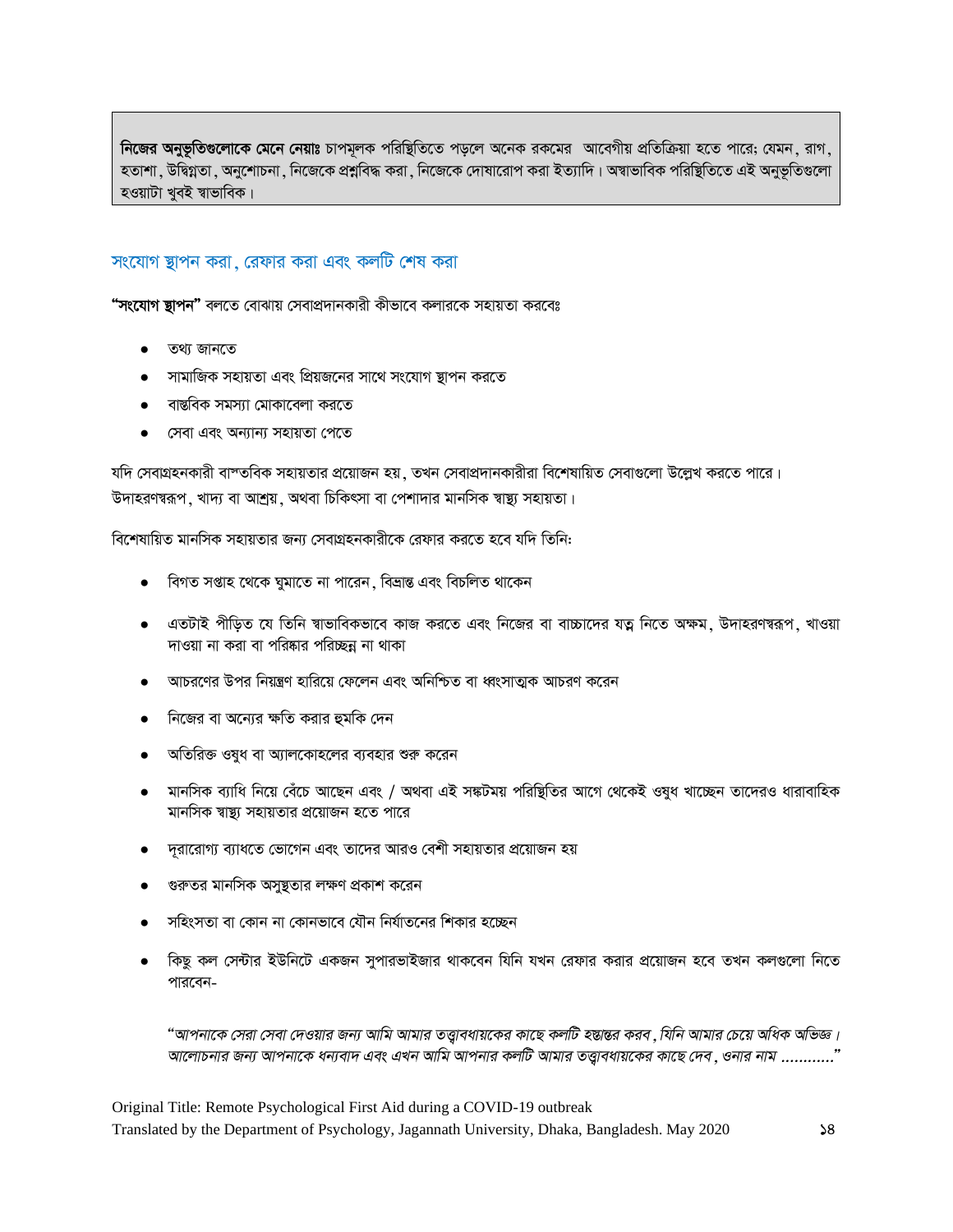#### সংযোগ ছাপন কর্মনীতি ব্যবহার করে কথোপকথন চালিয়ে যাওয়া

• যদি প্রাসঙ্গিক হয় , তবে ভাইরাস সম্পর্কে তারা কী জানেন ও বিশ্বাস করেন এবং কোথায় ও কীভাবে তারা হালনাগাদ তথ্য পান তা জিজ্ঞাসা করুন।

মনে হচ্ছে, আপনি ভাইরাস সম্পর্কে সামাজিক মাধ্যমে অনেক কিছু পড়েছেন। আপনি কোথা থেকে তথ্যগুলো পেয়েছেন সে সম্পর্কে আমাকে আরও কিছু কী বলতে পারেন? আপনি কি প্রাতিষ্ঠানিক ওয়েবসাইট গুলোও পড়ে দেখেন?

- সেবাগ্রহনকারী বিশ্বস্ত বন্ধুবান্ধব , পরিবার পরিজন অথবা অন্যান্যদের সাথে কীভাবে যোগাযোগ রাখেন তা জিজ্ঞাসা করুন।
- কোনও বাস্তবিক সমস্যা বা চ্যালেঞ্জ রয়েছে কিনা তা জিজ্ঞাসা করুনঃ

বিদেশী বন্ধদের সাথে কীভাবে ভিডিও কল এবং সামাজিক মাধ্যম ব্যবহার করে যোগাযোগ রাখতে পারি সে সম্পর্কে আমরা কথা বলেছি, যা কিনা ইতিবাচক। এছাড়া আপনি কি এমন কোন বাশ্তবিক সমস্যার সম্মুখীন হচ্ছেন যা আমরা এখনও আলোচনা করি নি?

• যদি প্রয়োজন হয়, অন্যান্য সেবার জন্য রেফার করে দিন ঃ

আপনার এলাকায় স্বাস্থ্য বা সামাজিক সেবা সমূহ সম্পর্কে আরো সমসাময়িক তথ্য জানার জন্য আমি এই ফোন নম্বর বা ওয়েব পেইজ রেফার করতে পারি।

সামাজিক সেবাগুলি থেকে সহায়তা পেতে আপনাকে তাদের ফোন করতে হবে। আপনার কাছে কি তাদের ফোন নম্বর বা মেইল ঠিকানা আছে?

• সেবাগ্রহনকারীর কাছ থেকে তার সম্মতির ব্যাপারে নিশ্চিত হন এবং তাকে রেফার করুন। সম্ভব হলে পুনরায় নিরীক্ষণের (follow up) জন্য সম্মত হন।

#### আক্রমণাত্মক সেবাগ্রহনকারীদের নিয়ন্ত্রণ করা

সময় অতিবাহিত হওয়ার সাথে সাথে কর্তৃপক্ষ আরও কঠোর নিষেধাজ্ঞা আরোপ করতে পারে এবং বিপর্যন্ত, রাগান্বিত ও আক্রমণাত্মক সেবাগ্রহনকারীদের কাছ থেকে কল আসার পরিমাণও বেড়ে যেতে পারে। এই ধরণের আগ্রাসনের মুখোমুখি হওয়া এবং জনশ্বাষ্থ্যের অগ্রাধিকার এবং জনগণের প্রত্যাশার মধ্যকার উত্তেজনাকে মধ্যষ্থতা করা বেশ কঠিন হতে পারে।

সেবাপ্রদানকারীর একমাত্র উদ্দেশ্য হল অন্যদের সহায়তা করা। তবে ফোনে কথা বলার সময় আগ্রাসন এবং এমনকি তাদের প্রতি নিক্ষিপ্ত অপমান সেবাপ্রদানকারীদের অপ্রষ্কৃত করতে পারে। সেবাগ্রহনকারীরা ক্ষোভের সাথে অভিযোগ করতে পারেন যে তাদের জীবন পরিষ্টিতি অসহনীয় হয়ে গেছে এবং তাদের ও তাদের প্রিয়জনদের উপর চাপানো নিষেধাজ্ঞাগুলি সম্পর্কেও তারা ক্ষদ্ধ। তারা হয়তো হটলাইন স্টাফ ও স্বেচ্ছাসেবক যারা শুনতে এবং সমাধান খুঁজে দিতে প্রষ্তুত তাদের মধ্যে পার্থক্য করতে পারে না। এক্ষেত্রে অফিসিয়াল কৰ্তৃপক্ষকে অনেক কঠিন রাজনৈতিক বা নীতিগত সিদ্ধান্ত নিতে হয়।

খুব মানসিক বিপর্যন্ত সেবাগ্রহকারীদের কীভাবে সামলাতে হয় সে সম্পর্কে সেবাপ্রদানকারীদের প্রষ্কুত করতে হবে। তাদের মনে করিয়ে দিতে হবে যে মানসিক চাপ যখন বেশি হয় তখন চাপমূলক হরমোনগুলো স্বচ্ছ চিন্তার উপর প্রভাব ফেলে। এছাড়া, আরো একটি প্রকৃত সত্য তথ্য খেয়াল রাখতে হবে যে সেবাগ্রহনকারীরা যখন তাদের চরম আবেগীয় মূহুর্তে থাকে তখন তারা হয়তো যৌক্তিক ভাবে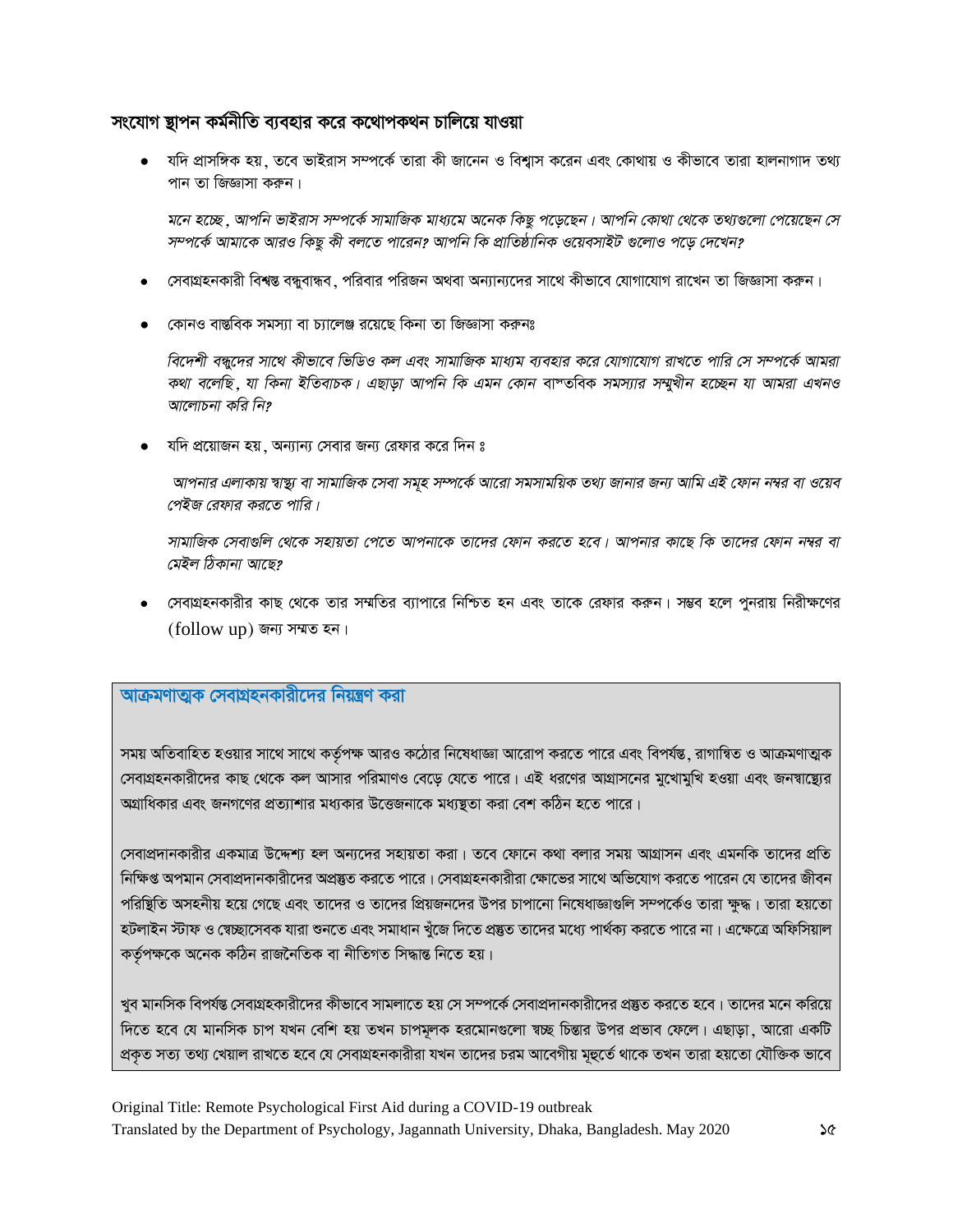চিন্তা করতে পারেনা। তাদের আরো সচেতন হতে হবে যে, এই ধরণের কলের ক্ষেত্রে সেবাপ্রদানকারীরা যে শিথিলায়ন কৌশলগুলো শিখেছে তা প্ৰথম পৰ্যায়েই ব্যবহার করবে না এবং সেবাগ্রহনকারী রেগে আছেন এবং তার শান্ত হওয়া প্রয়োজন এরকম কথাও বলা যাবে না, কারণ এতে পুরোপুরি বিপরীত ফলাফল হতে পারে।

রাগান্বিত সেবাগ্রহনকারীর প্রতি দেখা , শোনা এবং সংযোগ **ছাপন নীতি ব্যবহার করাঃ** 

#### দেখা

যখন একজন হতাশ ও রাগান্বিত সেবাগ্রহনকারী লাইনে থাকবেন তখন অধিকাংশ ক্ষেত্রেই সেবাপ্রদানকারীকে কলের প্রথম মিনিটেই তা সনাক্ত করতে হবে। সেবাপ্রদানকারী তখন গভীর নিঃশ্বাস নিতে পারে এবং ভাবতে পারে যে, *ইনি হচ্ছেন এমন একজন ব্যক্তি যার একটি কঠিন অনুভূতি থেকে মুক্তি দরকার। এটি করার সময় অভ্যন্তরীণ চাপ কিছুটা কম হয়ে যায়। আমি যদি একই অবস্থায় থাকতাম ,আমি হয়তো একইভাবে অনুভব করতাম। আমিও হয়তো রাগান্বিত ,হতাশ হতাম এবং অন্যের সাথে চিৎকার* করতাম.............

#### **শোনা**

সবক্ষেত্রে না হলেও বেশিরভাগ ক্ষেত্রে রাগান্বিত সেবাগ্রহনকারীদের সাথে কথা বলার সময় মনোযোগ সহকারে শোনা কর্মনীতি অনুশীলন করা উপকারী। একটি লম্বা বক্তব্য শেষ করার পর সেবাগ্রহনকারী হয়তো সেবাপ্রদানকারীকে উদাহরণম্বরূপ বলতে পারে: *আমাকে সম্পূর্ণ নিশ্চিত করুন যে আমি আপনাকে পরিস্থিতি বুঝাতে পেরেছি। সেবাপ্রদানকারী তখন তাকে বলতে পারে: কর্তৃপক্ষ আপনাদের অফিস বন্ধ করে দেয়ার কারণে আপনি হতাশ* , *আমি কি ঠিক?* এই প্রেক্ষাপটে কিছু বলার আরেকটি উপায় হল: "*আমি* আপনার জায়গায় থাকলে অনেক হতাশ হতাম ়এটি মেনে নেওয়া অনেক কঠিন যখন একটি নতুন নিয়ম প্রতিষ্ঠিত হয়। আপনার *ক্ষেত্ৰেও কি বিষয়টি এমন?* 

#### অন্য কথায় ব্যক্ত করা

সেবাগ্রহনকারী যা বলেছে সেগুলোকে সেবাপ্রদানকারী অন্যভাবে প্রকাশ করে বললে তখন পরিষ্থিতির মধ্যে একটি ভিন্ন আবর্তন আসবে যা তাকে শান্ত করতে সাহায্য করবে। সেবাগ্রহনকারী যা বলেছে তা যে বোঝা গিয়েছে সে ব্যাপারে তাকে নিশ্চিত করার জন্য সেবাগ্রহনকারী যে শব্দগুলো তার কণ্ঠস্বর এবং কথা বলার মাধ্যমে প্রকাশ করেছিল তার চেয়ে কম রূঢ় এমন কিছু শব্দ ব্যবহার করতে হবে। যেমন একজন সেবাগ্রহনকারীর রাগান্বিত কিছু কথার প্রেক্ষিতে বলা যেতে পারে "*আমি বুঝতে পারছি আপনি হতাশ। দয়া করে আমাকে বুঝতে সাহায্য করুন আপনাকে কোন বিষয়টি সবচেয়ে হতাশ করছে?" অথবা যদি কেউ বলে যে তারা হাল ছেড়ে দিচ্ছে-*তবে অন্য ভাবে বলা যেতে পারে যে আপনাকে অনেক কিছু সামলাতে হচ্ছে ়অসম্ভব শব্দটির পরিবর্তে কঠিন<sup>্</sup>এই শব্দটি ব্যবহার করা যেতে পারে ইত্যাদি। সেবাগ্রহনকারী অন্যায়, অন্যায্য, অসহনীয় এবং অবাস্তব বা নির্বোধ বিষয় নিয়ে চিন্তিত কিনা- তা পুনরায় শুনে নিন এবং বলুনঃ "*হ্যাঁ , কর্তৃপক্ষের নিয়মের সাথে মানিয়ে চলা বেশ কঠিন। আমি অন্যদের কাছ থেকে শুনেছি তাদেরও একটি কঠিন* সময় যাচেছ*।*"

#### সংযোগ **ছাপ**ন

সংযোগ স্থাপনের দিকে কথোপকথন অগ্রসর হয়েছে কিনা , অন্যদের সাথে এই পরিষ্থিতি নিয়ে আলোচনা করছে কিনা , নেটওয়ার্কের মধ্যে এমন কেউ আছে কিনা যে সাহায্য করতে পারে , অথবা কঠিন সিদ্ধান্ত নেয়ার কোন ভাল উপায় সেবাগ্রহনকারীর জানা আছে কী না তা জানতে চাইতে পারেন।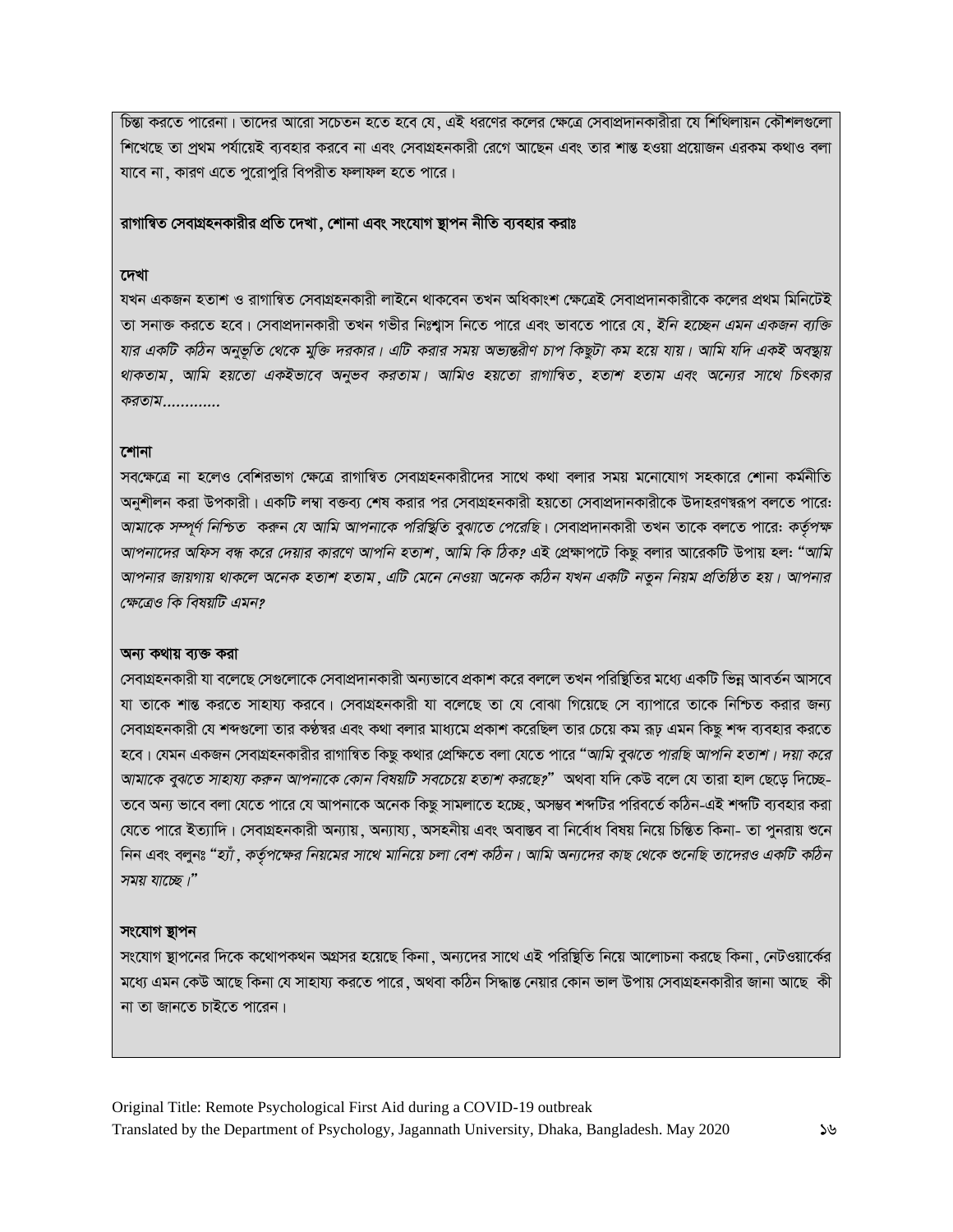#### কল শেষ করা

এমন হতে পারে যে কথা বলার জন্য নির্ধারিত সময়ের শেষের দিকে সেবাগ্রহনকারী অনেক বেশি বিপর্যশত, কিন্তু সেবাপ্রদানকারীর কথা শুনতে সক্ষম, সেই ক্ষেত্রে সেবাপ্রদানকারী বলতে পারে, "*আমি দেখতে পাচ্ছি যে পরিস্থিতিটি আপনার জন্য কতটা কঠিন। শীঘ্রই আমাদের জন্য বরাদ্দক্*ত সময় শেষ হতে যাচ্ছে এবং আমাকে অন্য কলগুলি নিতে হবে। আমি কেবল আপনাকে জানাতে *চাই* , আপনি যদি আগ্রহী হন তবে সেবার জন্য নির্ধারিত নম্বর গুলোতে ফোন করলে সেখানে কাউন্সিলেরের সাথে কথা বলার সুযোগ *i‡q‡Q|Ó*

কিছু কিছু ক্ষেত্রে, কোনও সমাপ্তি সূচক নোটের মাধ্যমে কথোপকথনটি শেষ করা সম্ভব হবে না।এই ক্ষেত্রে সেবাপ্রদানকারী বলতে পারেঃ "আমি দুঃখিত যে আমি এই মুহূৰ্ত থেকে আপনাকে কোন সেবা দিতে পারছি না। আপনি যদি পরবর্তী পর্যায়ে আরও আলোচনা করার জন্য আবার কল করতে চান তবে আপনি আমন্ত্রিত।"

#### কথোপকথন শেষ করা

• আলোচিত প্রধান বিষয় এবং কার্যক্রমগুলোর উপর প্রধান্য দিয়ে আলোচনার সারসংক্ষেপ তুলে ধরুন।

"আপনি কোথায় নিৰ্ভরযোগ্য তথ্য পাবেন এবং একা থেকেও কিভাবে প্রিয়জনের সাথে সংযুক্ত থাকতে পারেন এবং সরবরাহকৃত খাবার পেতে পারেন ়সে ব্যপারে আমরা আলোচনা করেছি। এছাড়াও , আপনার পুরানো কোন আগ্রহ আপনাকে সুন্দর ভাবে সময়টি অতিক্রম করতে সাহায্য করতে পারে।**"** 

 $\lq$ "আমি বিদায় জানাচ্ছি এবং আপনার জন্য একটি আনন্দময় দিন কামনা করছি।"

• যদি পুনরায় অন্য একদিন আলোচনার দরকার হয় তা হলে তাতে সম্মত হয়ে একটি উপযুক্ত সময় বের করুন।

"যদি আপনি আবার কোন সময় কথা বলতে চান তাহলে কোন সংকোচবোধ না করে আবার কল দিতে পারেন এবং আমি বা *Avargi Avgri mang mangari mang mana i pilik hara dan kara kara kara kara kara kara ai kara ai kara ai dan ai da কল দেওয়ার আমন্ত্রন রইল ৷*"

আলোচনার জন্য ধন্যবাদ জানিয়ে কথোপকথন শেষ করুন।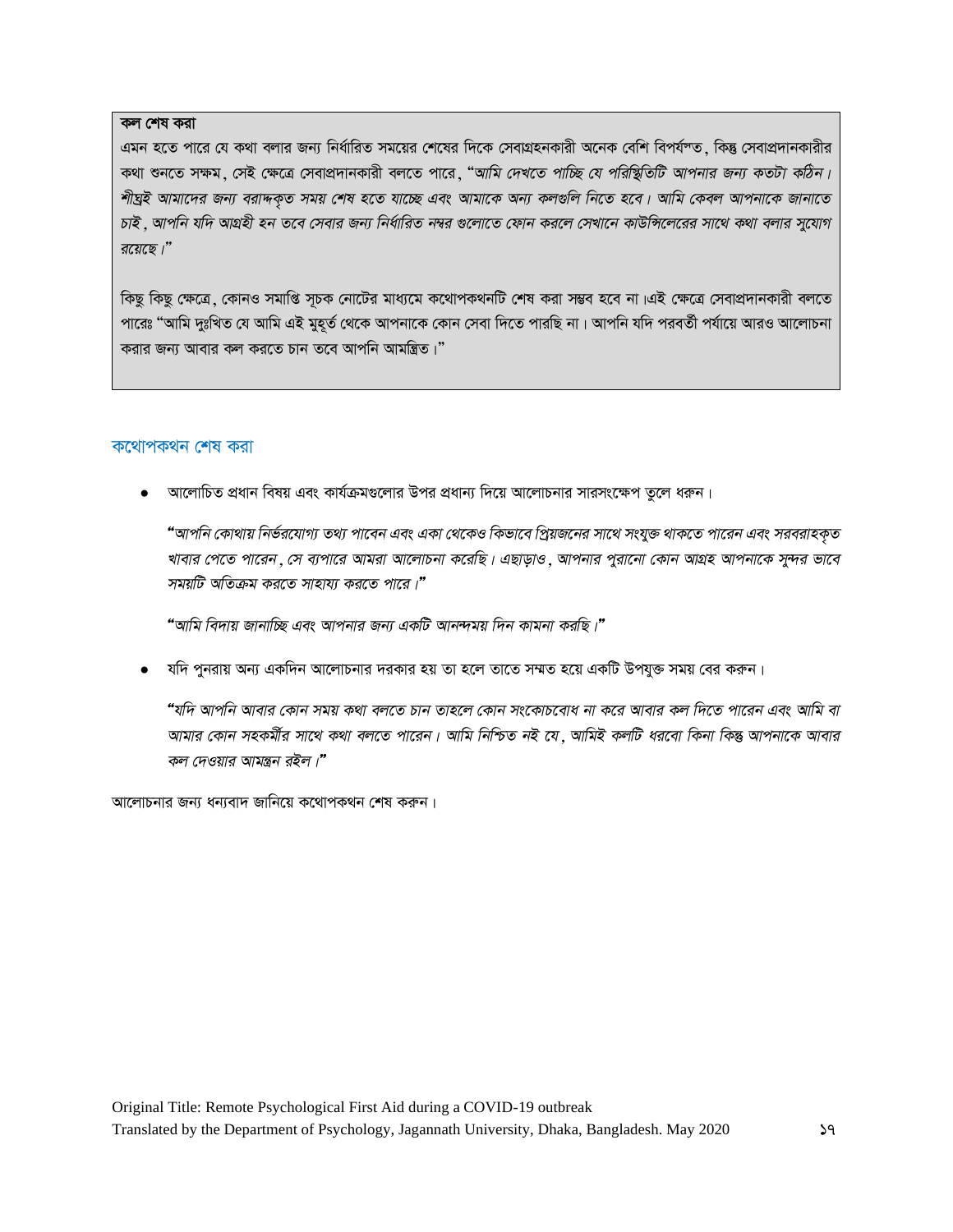# মনম্ভাত্ত্বিক প্ৰাথমিক সেবা প্ৰদানকালে করনীয় এবং বর্জনীয় কার্যকলাপ

| করনীয় |                                                         | বৰ্জনীয় |                                                       |  |
|--------|---------------------------------------------------------|----------|-------------------------------------------------------|--|
|        | উদ্বেগসমূহ সনাক্তকরনের জন্য আপনি কথা বলার চেয়ে         |          | অন্যকে কথা বলার জন্য চাপ দেওয়া যদি তারা না বলতে      |  |
|        | বেশি শুনুন।                                             |          | চায়                                                  |  |
|        | সহায়ক বা অনুসন্ধানমূলক প্রশ্ন ধীরে ধীরে জিজ্ঞাসা করুন। |          | এটা কেন বা ঐটা কেন এসব জিজ্ঞেস করা                    |  |
|        | উন্মুক্ত প্রশ্নসমূহ ব্যবহার করুনঃ কখন, কোথায়, কী, কে।  |          | অতিরিক্ত সমালোচনা (judgemental) করা                   |  |
|        | অনুভূতি স্বীকার করুন এবং ঘটনাবলী বুঝুন।                 |          | প্রযুক্তিগত পরিভাষা ব্যবহার করা                       |  |
|        | আবেগ এবং প্রতিক্রিয়াগুলোকে স্বাভাবিক করে তুলুন।        |          | নিজের সম্পর্কে বা ব্যক্তিগত সমস্যা সমূহ নিয়ে কথা বলা |  |
|        | মানিয়ে নেয়ার জন্য ব্যক্তির আভ্যন্তরীন শক্তিসমূহ এবং   |          | মিথ্যা প্ৰতিশ্ৰুতি বা মিথ্যা আশ্বাস দেওয়া            |  |
|        | সামৰ্থ্য গুলো চিহ্নিত করুন।                             |          | অন্য কারও গল্প বা অভিজ্ঞতা শেয়ার করা                 |  |
|        | কোভিড-১৯ সম্পৰ্কে সঠিক তথ্য প্ৰদান করুন। আপনি যা        |          | প্রকাশকৃত তথ্যের বিশ্বাস এবং গোপনীয়তা ভঙ্গ করা       |  |
|        | জানেন না সে ব্যপারে সৎ থাকুন। এটি একটি নতুন ভাইরাস      |          |                                                       |  |
|        | যার সম্পর্কে আমরা সবাই শিখছি।                           |          |                                                       |  |
|        | ধৈৰ্যশীল এবং শান্ত থাকুন।                               |          |                                                       |  |
|        | আবেগসমূহ প্রক্রিয়াকরণ এবং প্রকাশ করতে দিন।             |          |                                                       |  |
|        | প্রত্যেকের বিকল্পগুলো শুনুন এবং তাদের নিজেদেরকে         |          |                                                       |  |
|        | পছন্দগুলি বেছে নিতে সহায়তা করুন ।                      |          |                                                       |  |
|        | আলোচিত বিষয় গুলো ব্যক্তির নিজের বা অন্যদের জন্য        |          |                                                       |  |
|        | ক্ষতিকর না হলে সেগুলো গোপন রাখার নিশ্চয়তা দিন।         |          |                                                       |  |
|        | কোন ধরণের ক্ষতি করা হচ্ছে না এই নীতিটি বহাল রয়েছে      |          |                                                       |  |
|        | নিশ্চিত করুন।                                           |          |                                                       |  |